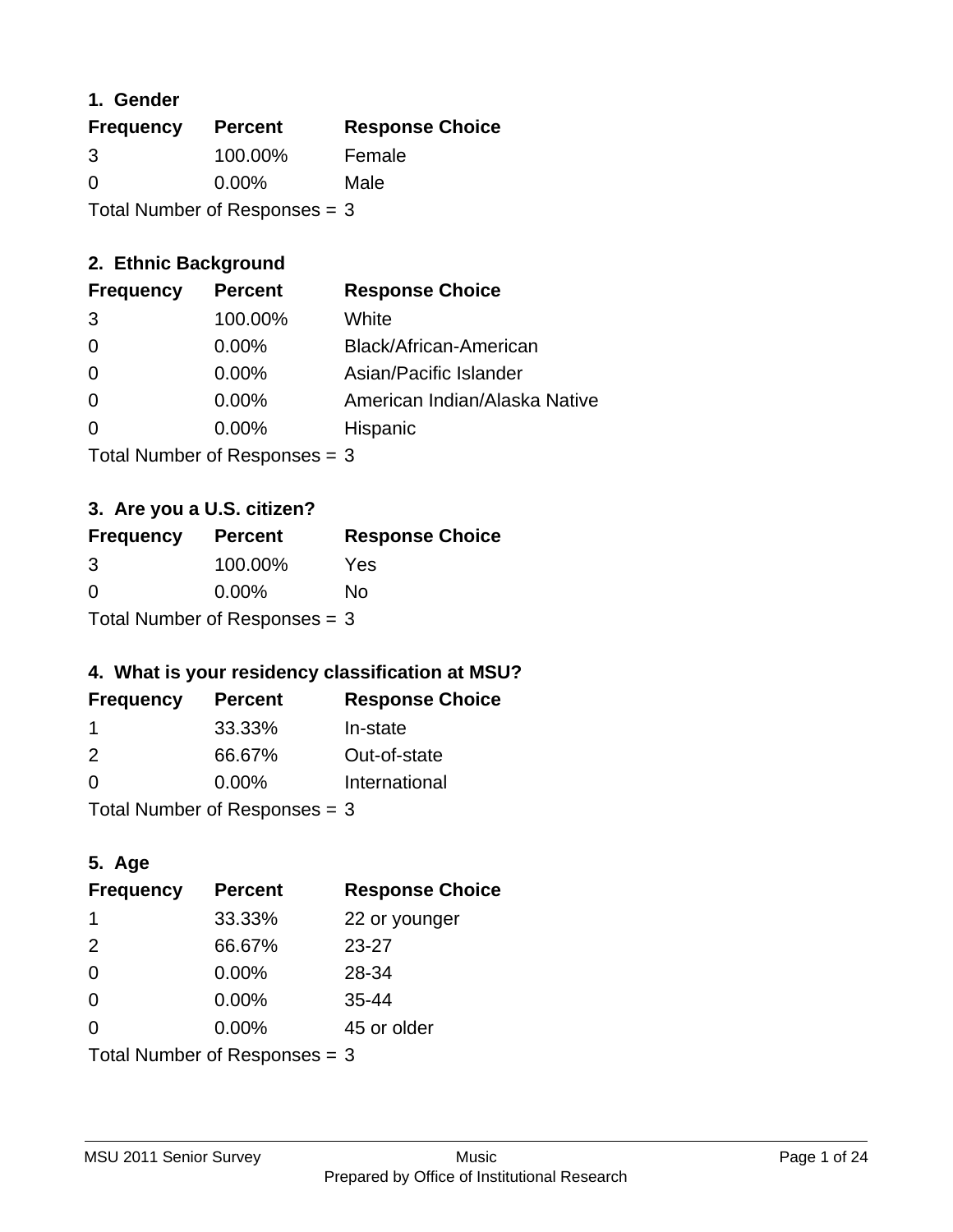**6. Has either of your parents received a bachelor's degree?**

| <b>Frequency</b>                | <b>Percent</b> | <b>Response Choice</b> |
|---------------------------------|----------------|------------------------|
| -1                              | 33.33%         | Yes                    |
| $\mathcal{P}$                   | 66.67%         | No                     |
| Total Number of Responses $=$ 3 |                |                        |

## **7. Has either of your parents received a degree from Murray State?**

| <b>Frequency</b> | <b>Percent</b> | <b>Response Choice</b> |
|------------------|----------------|------------------------|
| - 0              | $0.00\%$       | Yes                    |

| 3 | 100.00% | <b>No</b> |
|---|---------|-----------|

Total Number of Responses = 3

## **8. What was your original entry status to MSU?**

| <b>Frequency</b> | <b>Percent</b>            | <b>Response Choice</b>                           |
|------------------|---------------------------|--------------------------------------------------|
| 0                | $0.00\%$                  | Freshman                                         |
| $\overline{1}$   | 33.33%                    | Transfer from community college/technical school |
| 2                | 66.67%                    | Transfer from 4-yr institution                   |
|                  | Total Number of Despenses |                                                  |

Total Number of Responses = 3

### **9. If transfer student, how many credits were transferred?**

| <b>Frequency</b>            | <b>Percent</b> | <b>Response Choice</b> |
|-----------------------------|----------------|------------------------|
| -0                          | $0.00\%$       | 12 or fewer            |
| 1                           | 33.33%         | $13 - 30$              |
| $\mathcal{P}$               | 66.67%         | $31 - 60$              |
| $\Omega$                    | $0.00\%$       | Over <sub>60</sub>     |
| $Total Number of Denonce 2$ |                |                        |

I otal Number of Responses  $=$  3

# **10. If transfer student, approximately what percent of your University Studies (general education) classes did you take at Murray State?**

| <b>Frequency</b>                | <b>Percent</b> | <b>Response Choice</b> |
|---------------------------------|----------------|------------------------|
| -1                              | 33.33%         | Under 25%              |
| $\mathcal{P}$                   | 66.67%         | 25-49%                 |
| $\Omega$                        | $0.00\%$       | 50-74%                 |
| $\Omega$                        | 0.00%          | 75-100%                |
| Total Number of Responses $=$ 3 |                |                        |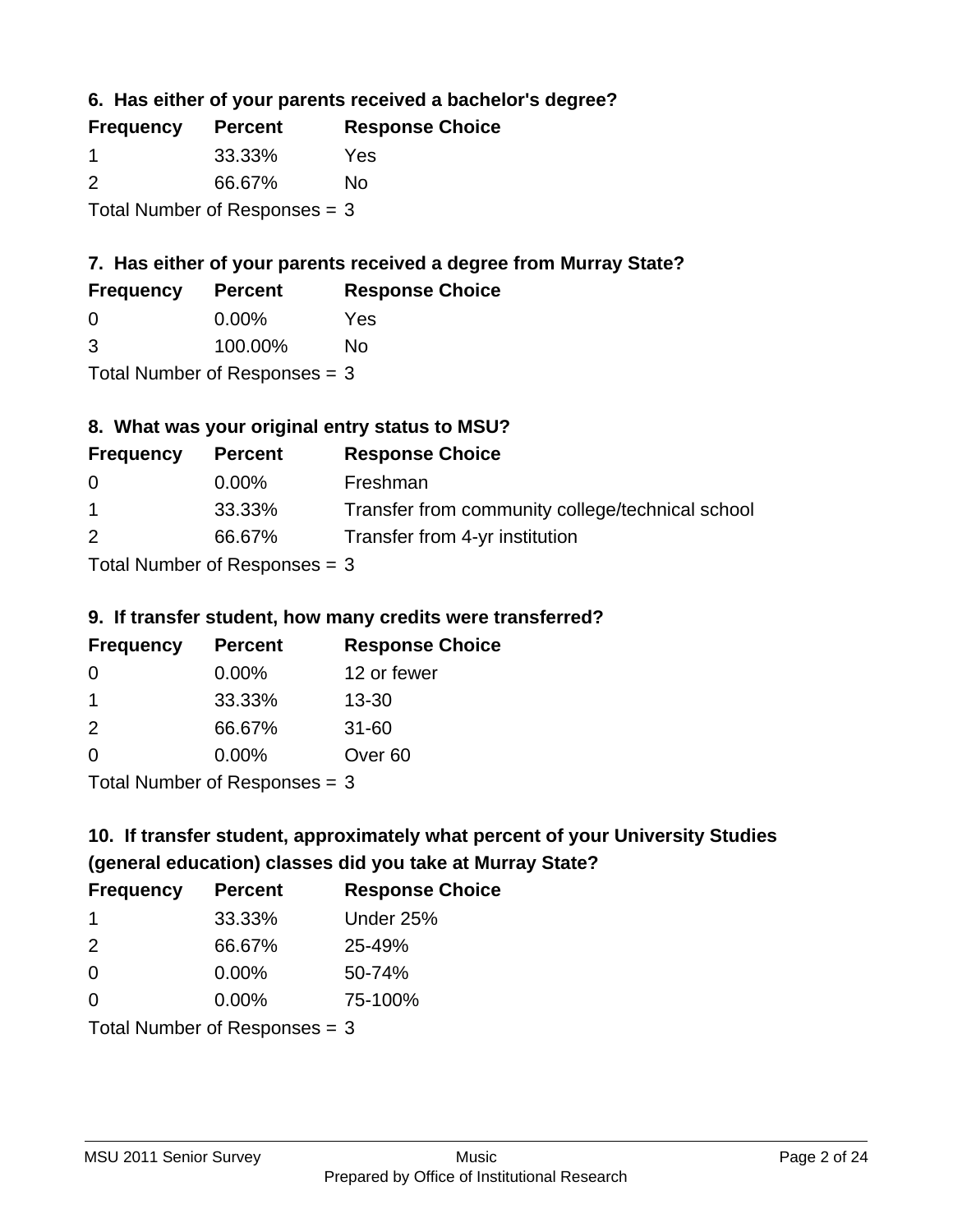### **11. What has been your attendance status at MSU?**

| <b>Frequency</b> | <b>Percent</b>                | <b>Response Choice</b>     |
|------------------|-------------------------------|----------------------------|
| 3                | 100.00%                       | <b>Primarily full-time</b> |
| $\Omega$         | $0.00\%$                      | <b>Primarily part-time</b> |
|                  | Total Number of Responses = 3 |                            |

### **12. In which Residential College are you a member?**

| <b>Frequency</b> | <b>Percent</b> | <b>Response Choice</b>            |
|------------------|----------------|-----------------------------------|
| 0                | $0.00\%$       | Do not know                       |
| 0                | 0.00%          | <b>Clark College</b>              |
| 1                | 33.33%         | <b>Elizabeth College</b>          |
| 2                | 66.67%         | <b>Franklin-Springer Colleges</b> |
| 0                | 0.00%          | <b>Hart College</b>               |
| 0                | 0.00%          | <b>Hester College</b>             |
| 0                | 0.00%          | <b>Regents College</b>            |
| $\Omega$         | 0.00%          | <b>Richmond College</b>           |
| 0                | 0.00%          | <b>White College</b>              |
|                  |                |                                   |

Total Number of Responses = 3

## **13. Have you ever received any type of Financial Aid while at MSU? (Scholarships, grants, work-study, etc.)**

| <b>Frequency</b> | <b>Percent</b>                  | <b>Response Choice</b> |
|------------------|---------------------------------|------------------------|
| 3                | 100.00%                         | Yes                    |
| $\Omega$         | $0.00\%$                        | No                     |
|                  | Total Number of Responses $=$ 3 |                        |

**14. What degree are you seeking at this time?**

| <b>Frequency</b> | <b>Percent</b>                  | <b>Response Choice</b> |
|------------------|---------------------------------|------------------------|
| $\Omega$         | $0.00\%$                        | Associate              |
| 3                | 100.00%                         | <b>Baccalaureate</b>   |
|                  | Total Number of Responses $=$ 3 |                        |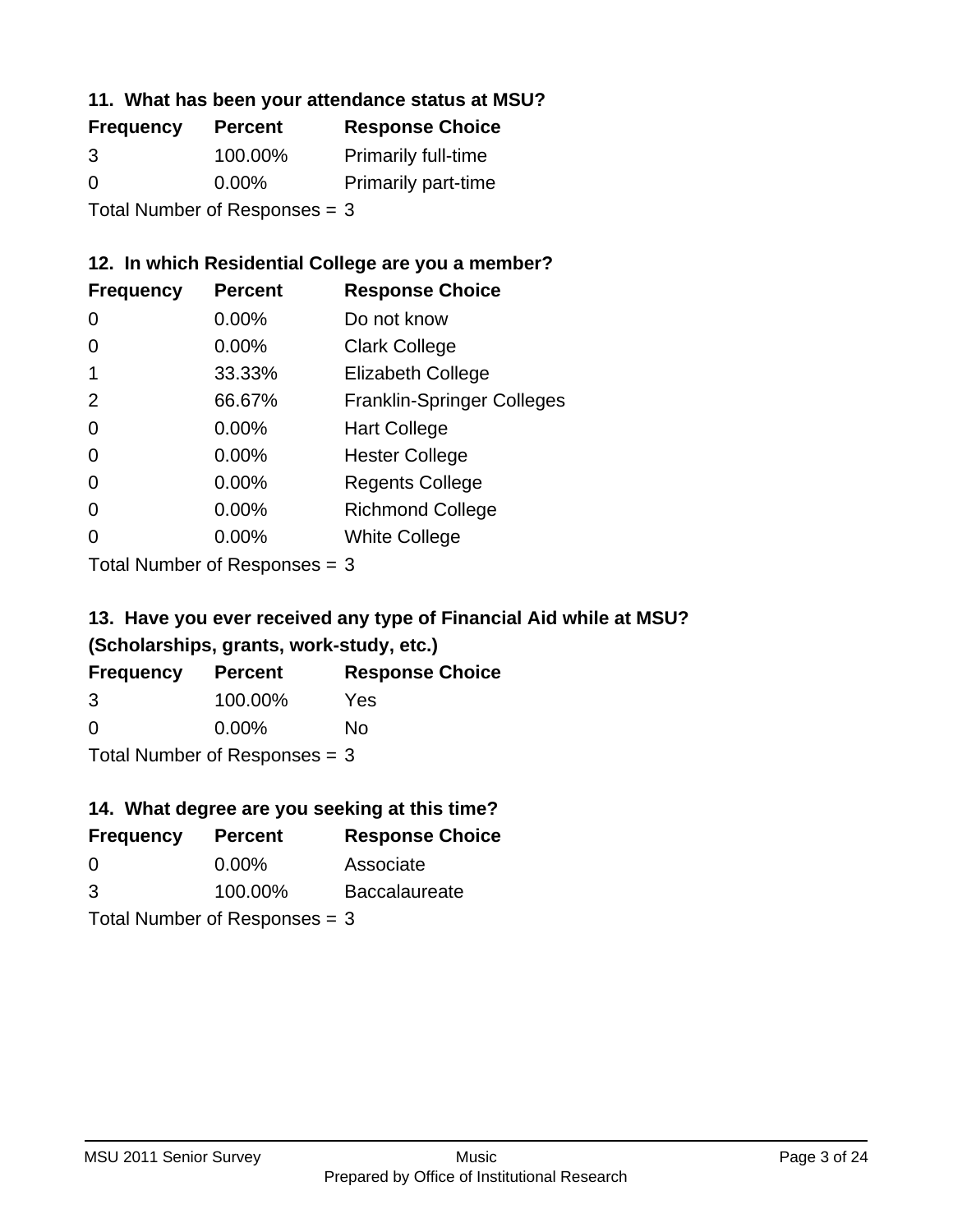**15. How many years will it take you to complete your degree from the point of your initial enrollment in college (including any time at a previous institution)?**

| <b>Frequency</b> | <b>Percent</b> | <b>Response Choice</b> |
|------------------|----------------|------------------------|
| 0                | 0.00%          | Two                    |
| 0                | 0.00%          | <b>Three</b>           |
| $\overline{0}$   | 0.00%          | Four                   |
| 3                | 100.00%        | Five                   |
| 0                | 0.00%          | <b>Six</b>             |
| $\overline{0}$   | 0.00%          | More than six          |
|                  |                |                        |

Total Number of Responses = 3

### **16. In what range does your grade point average fall?**

| <b>Frequency</b> | <b>Percent</b> | <b>Response Choice</b> |
|------------------|----------------|------------------------|
| 0                | $0.00\%$       | $2.00 - 2.50$          |
| $\Omega$         | 0.00%          | $2.51 - 3.00$          |
| $\mathcal{P}$    | 66.67%         | $3.01 - 3.50$          |
|                  | 33.33%         | $3.51 - 4.00$          |
| — <u>.</u>       |                |                        |

Total Number of Responses = 3

## **They are used to sort the data, and do not appear in this table Questions 17 and 18 relate to department and program information.**

## **19. For what purpose did you enroll at MSU?**

| <b>Frequency</b>            | <b>Percent</b> | <b>Response Choice</b>                    |
|-----------------------------|----------------|-------------------------------------------|
| 0                           | 0.00%          | To receive an associate degree            |
| 3                           | 100.00%        | To receive a baccalaureate degree         |
| $\overline{0}$              | $0.00\%$       | To take a few job related courses         |
| $\Omega$                    | $0.00\%$       | To transfer to another college/university |
| Total Number of Despasses 2 |                |                                           |

Total Number of Responses = 3

# **20. What is the highest degree you eventually hope to receive?**

| <b>Frequency</b> | <b>Percent</b>                | <b>Response Choice</b> |
|------------------|-------------------------------|------------------------|
| 0                | $0.00\%$                      | Associate              |
| 1                | 33.33%                        | <b>Baccalaureate</b>   |
| 2                | 66.67%                        | Graduate               |
| 0                | $0.00\%$                      | Professional           |
|                  | $Total Number of Denonce = 2$ |                        |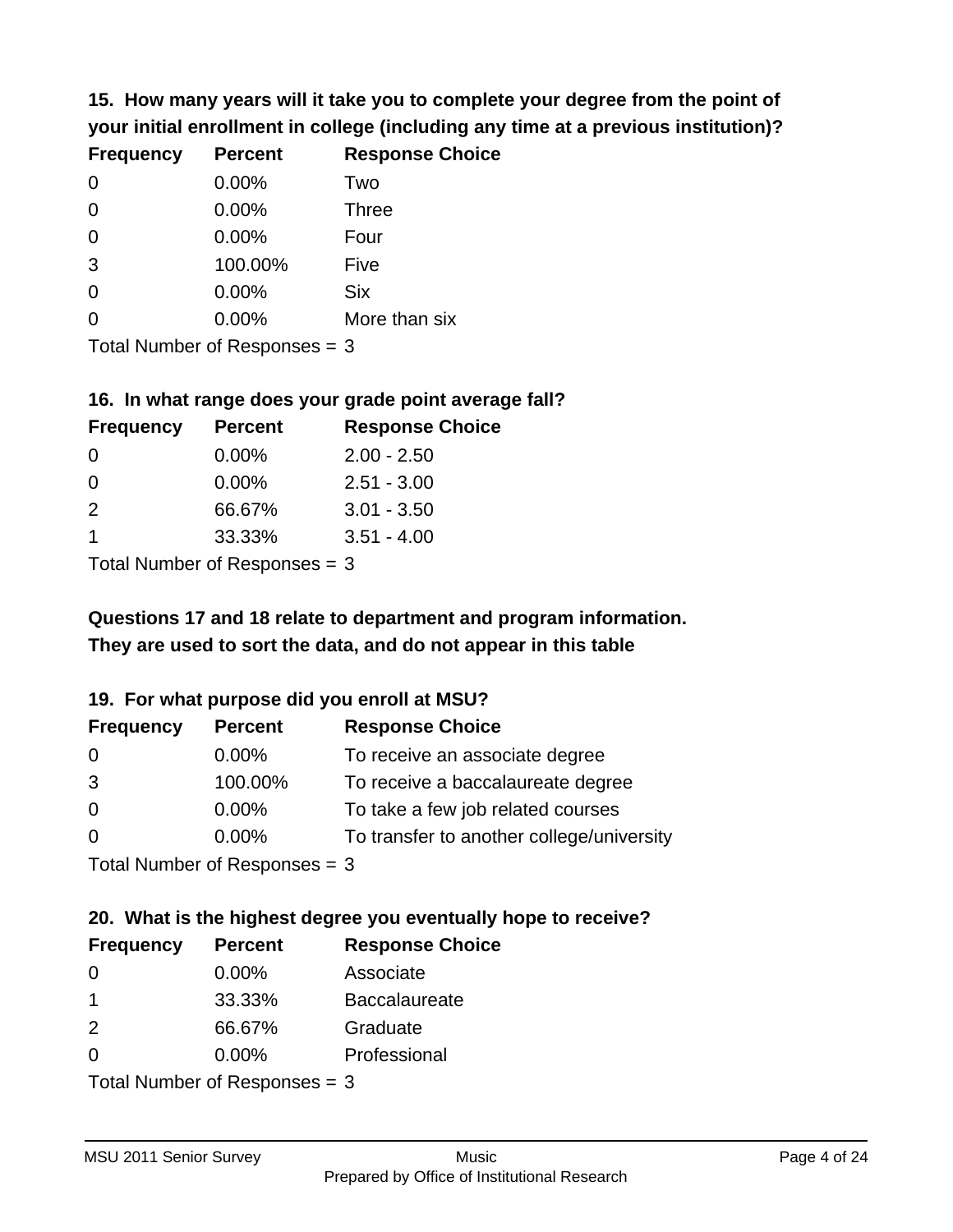### **21. Which best describes your situation?**

| <b>Frequency</b> | <b>Percent</b> | <b>Response Choice</b>               |
|------------------|----------------|--------------------------------------|
| 2                | 66.67%         | Did not change major/area            |
| -1               | 33.33%         | Did not initially declare major/area |
| $\Omega$         | $0.00\%$       | Changed major/area                   |

Total Number of Responses = 3

## **22. While school was in session during the past year, how many hours per week, on average, did you work for pay?**

| <b>Frequency</b> | <b>Percent</b> | <b>Response Choice</b> |
|------------------|----------------|------------------------|
| 1                | 33.33%         | Did not work           |
| $\mathbf 1$      | 33.33%         | Worked 1-10 hrs        |
| $\mathbf 1$      | 33.33%         | Worked 11-20 hrs       |
| $\Omega$         | 0.00%          | Worked 21-30 hrs       |
| $\Omega$         | 0.00%          | Worked 31-40 hrs       |
| $\Omega$         | 0.00%          | Worked over 40 hrs     |
|                  |                |                        |

Total Number of Responses = 3

### **23. For the most part, were classes offered at times convenient to you?**

| <b>Frequency</b>                | <b>Percent</b> | <b>Response Choice</b> |
|---------------------------------|----------------|------------------------|
| 3                               | 100.00%        | Yes                    |
| $\Omega$                        | $0.00\%$       | Nο                     |
| Total Number of Responses $=$ 3 |                |                        |

### **24. If no, what time would you have preferred?**

| <b>Frequency</b> | <b>Percent</b>                | <b>Response Choice</b> |
|------------------|-------------------------------|------------------------|
| -1               | 100.00%                       | Late afternoon         |
| $\Omega$         | 0.00%                         | Evening                |
| $\Omega$         | $0.00\%$                      | Weekend                |
| $\Omega$         | $0.00\%$                      | During the day         |
|                  | Total Number of Responses = 1 |                        |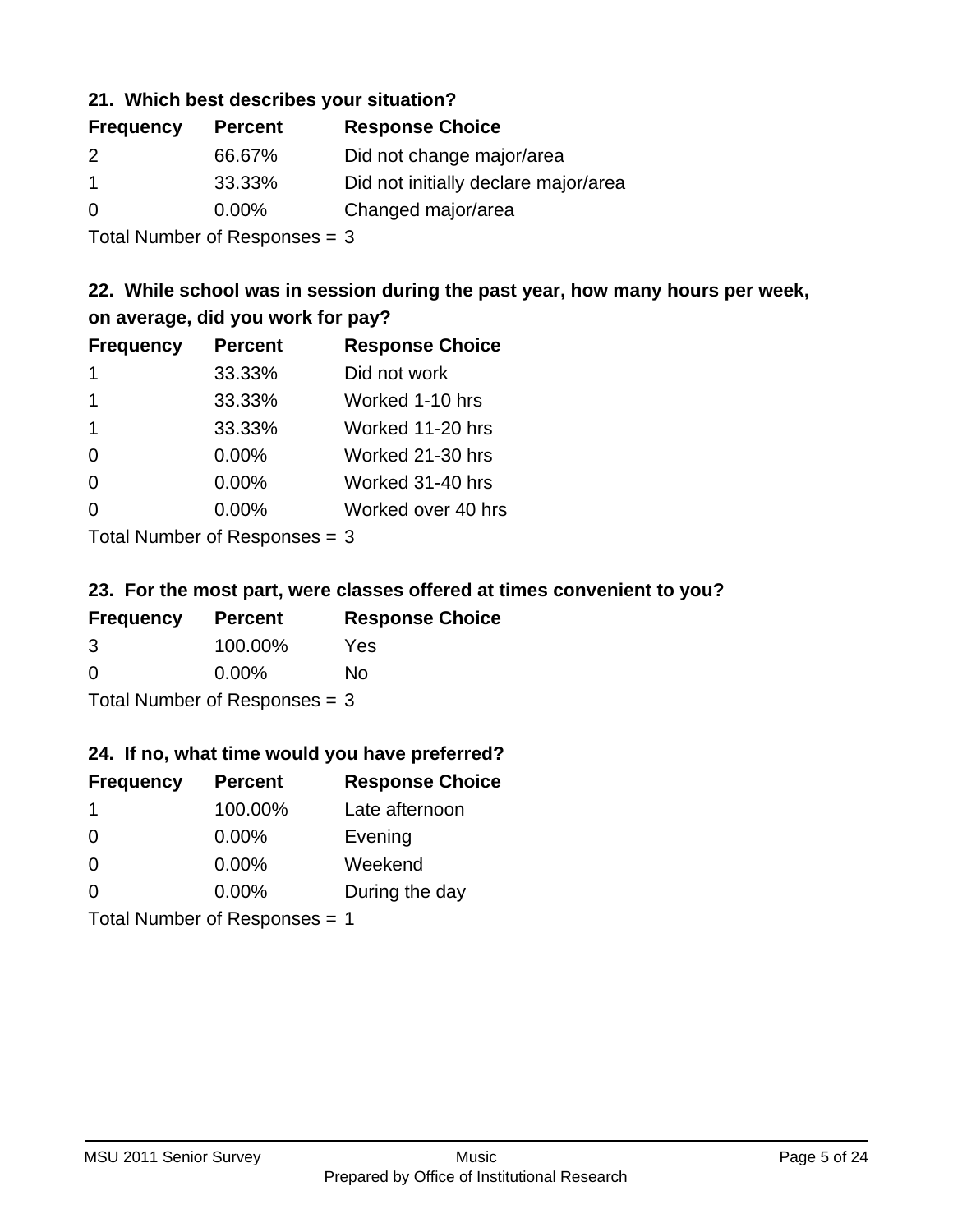### **25. Which best describes the location where you completed the majority of your coursework?**

| <b>Frequency</b> | <b>Percent</b>             | <b>Response Choice</b> |
|------------------|----------------------------|------------------------|
| 3                | 100.00%                    | Murray                 |
| 0                | 0.00%                      | Paducah                |
| $\Omega$         | 0.00%                      | Ft. Campbell           |
| $\overline{0}$   | 0.00%                      | Madisonville           |
| $\overline{0}$   | 0.00%                      | Hopkinsville           |
| 0                | 0.00%                      | Henderson              |
| $\overline{0}$   | 0.00%                      | On the Internet        |
| 0                | 0.00%                      | Other                  |
|                  | Total Number of Deepersoon |                        |

Total Number of Responses = 3

### **26. Did you take any online courses while at Murray State?**

| <b>Frequency</b>                | <b>Percent</b> | <b>Response Choice</b> |  |
|---------------------------------|----------------|------------------------|--|
| -0                              | $0.00\%$       | Yes                    |  |
| -3                              | 100.00%        | No                     |  |
| Total Number of Responses $=$ 3 |                |                        |  |

## **27. Did it take you an extra semester or more to complete degree requirements at Murray State?**

| <b>Frequency</b> | <b>Percent</b>             | <b>Response Choice</b> |
|------------------|----------------------------|------------------------|
| 2                | 66.67%                     | Yes                    |
|                  | 33.33%                     | Nο                     |
|                  | Tatal Marchan of Dannances |                        |

Total Number of Responses = 3

### **28. If yes, why did it take you an extra semester or more?**

| <b>Frequency</b>                | <b>Percent</b> | <b>Response Choice</b>                                       |  |
|---------------------------------|----------------|--------------------------------------------------------------|--|
| $\mathbf 0$                     | $0.00\%$       | Work obligation limited my enrollment.                       |  |
| $\mathbf 0$                     | 0.00%          | Family obligations limited my enrollment.                    |  |
| $\mathbf 0$                     | 0.00%          | Tuition and other costs of attendance limited my enrollment. |  |
| $\mathbf 0$                     | $0.00\%$       | A decision to change majors added to my requirements.        |  |
| $\mathbf{1}$                    | 50.00%         | A required course or courses were not offered.               |  |
| $\mathbf 0$                     | $0.00\%$       | Credits were lost transferring to Murray State.              |  |
| $\mathbf{1}$                    | 50.00%         | Other                                                        |  |
| Total Number of Responses = $2$ |                |                                                              |  |

MSU 2011 Senior Survey **Music** Music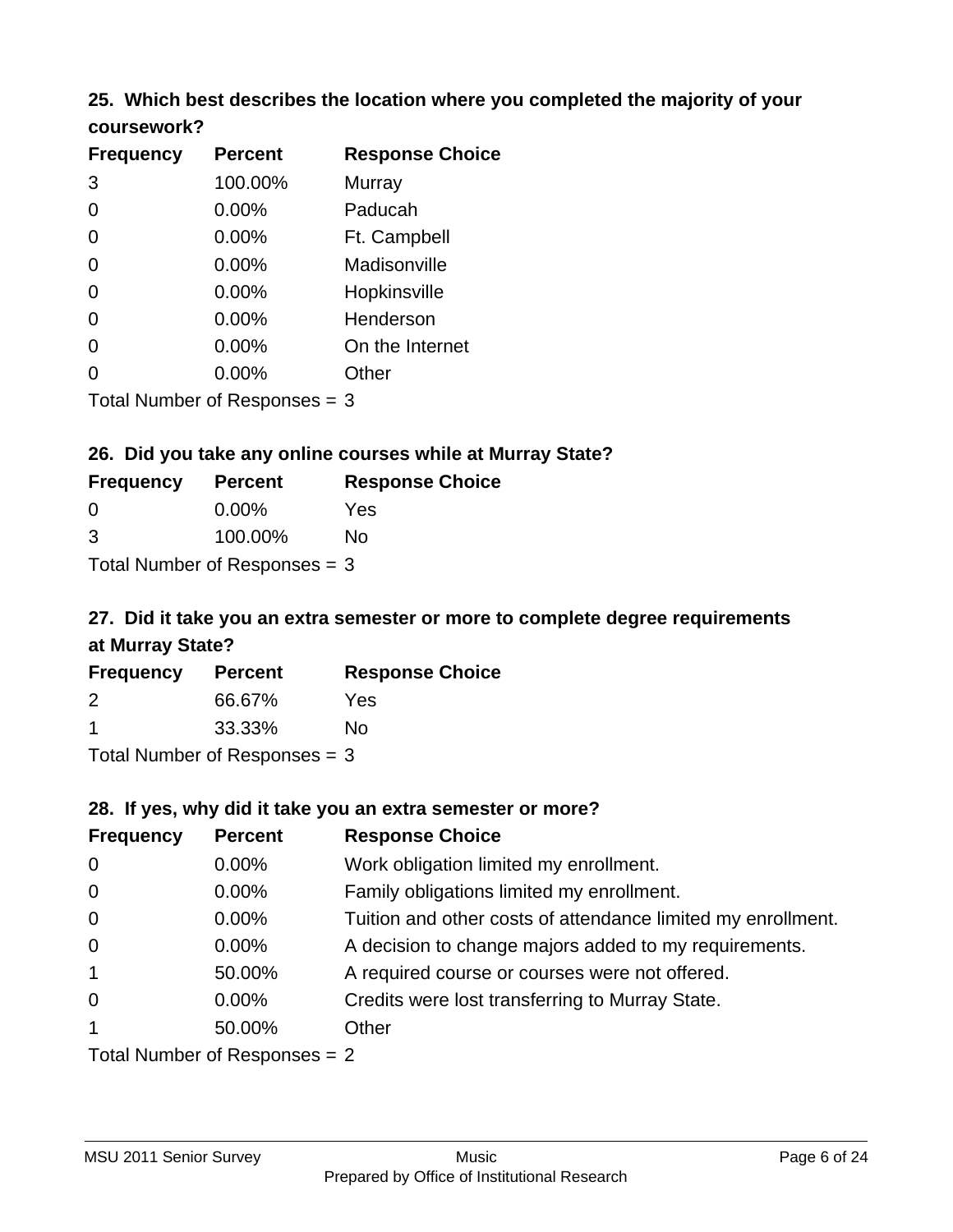## **29. Did you have trouble getting any course(s) you needed while at Murray State?**

| <b>Frequency</b>                | <b>Percent</b> | <b>Response Choice</b> |  |
|---------------------------------|----------------|------------------------|--|
| $\mathcal{P}$                   | 66.67%         | Yes                    |  |
|                                 | 33.33%         | No.                    |  |
| Total Number of Responses $=$ 3 |                |                        |  |

### **30. If yes, why did you have trouble getting the course?**

| <b>Frequency</b> | <b>Percent</b> | <b>Response Choice</b>                                |
|------------------|----------------|-------------------------------------------------------|
| $\overline{1}$   | 50.00%         | Not offered the semester I needed it.                 |
| $\overline{0}$   | $0.00\%$       | Not offered at hours convenient to my work schedule.  |
| $\mathbf{1}$     | 50.00%         | Not offered at hours suitable for my school schedule. |
| $\overline{0}$   | $0.00\%$       | All course sections were closed.                      |
| $\overline{0}$   | $0.00\%$       | I was unaware of the prerequisites for the course.    |
|                  |                |                                                       |

Total Number of Responses = 2

## **31. Which statement best describes your experience with off-campus coop/internship?**

| <b>Frequency</b> | <b>Percent</b>               | <b>Response Choice</b>             |
|------------------|------------------------------|------------------------------------|
| 2                | 66.67%                       | Cannot judge, I did not have one.  |
| $\Omega$         | $0.00\%$                     | My experience was very valuable.   |
| $\Omega$         | $0.00\%$                     | My experience was valuable.        |
| $\overline{1}$   | 33.33%                       | My experience was of little value. |
| $\Omega$         | $0.00\%$                     | My experience was of no value.     |
|                  | $T$ and Number of Decomposed |                                    |

Total Number of Responses = 3

# **32. Which statement best describes your experience with on-campus faculty-directed research, scholarly, or creative project?**

| <b>Frequency</b> | <b>Percent</b>                 | <b>Response Choice</b>             |
|------------------|--------------------------------|------------------------------------|
| 2                | 66.67%                         | Cannot judge; I did not have one.  |
| $\overline{1}$   | 33.33%                         | My experience was very valuable.   |
| $\Omega$         | $0.00\%$                       | My experience was valuable.        |
| $\Omega$         | 0.00%                          | My experience was of little value. |
| $\Omega$         | $0.00\%$                       | My experience was of no value.     |
|                  | $Total Number of Denonone = 2$ |                                    |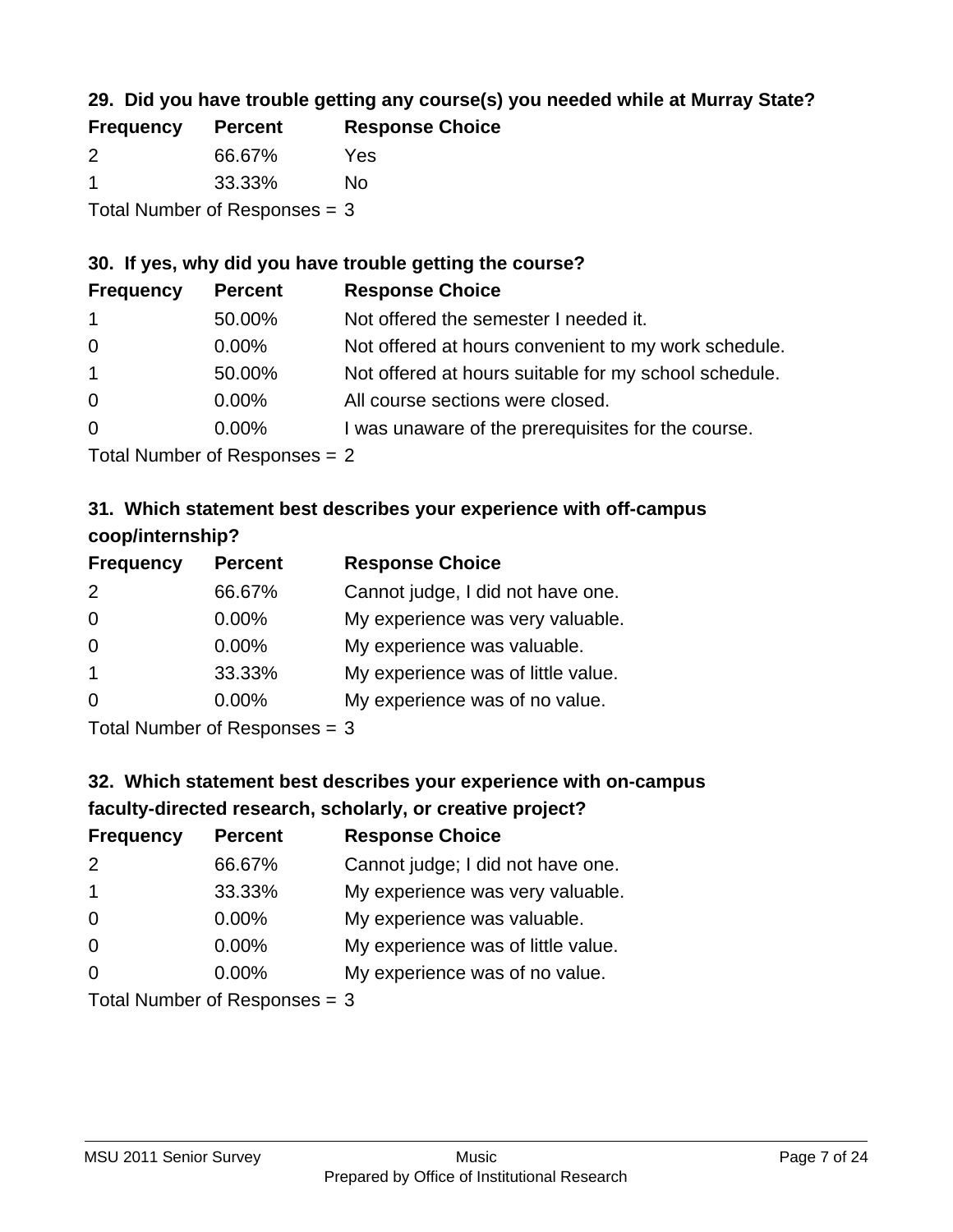#### **33. Which statement best describes your experience with academic advising in your major/area?**

| $\cdots$ your mapping out. |                |                                                       |
|----------------------------|----------------|-------------------------------------------------------|
| <b>Frequency</b>           | <b>Percent</b> | <b>Response Choice</b>                                |
| 0                          | $0.00\%$       | Cannot judge; I did not make use of the opportunity.  |
| 2                          | 66.67%         | I was satisfied with information my adviser provided. |
| $\overline{1}$             | 33.33%         | Advice was inaccurate, incomplete, or misleading.     |
| $\overline{0}$             | $0.00\%$       | My adviser was not available.                         |
|                            |                |                                                       |

Total Number of Responses = 3

### **For questions 34-48, indicate the extent to which you were satisfied.**

| 34. Class size relative to type of course |  |  |  |  |  |  |  |  |
|-------------------------------------------|--|--|--|--|--|--|--|--|
|-------------------------------------------|--|--|--|--|--|--|--|--|

| <b>Frequency</b>               | <b>Percent</b> | <b>Response Choice</b> |  |  |
|--------------------------------|----------------|------------------------|--|--|
| -1                             | 33.33%         | Very satisfied         |  |  |
| $\mathcal{P}$                  | 66.67%         | Satisfied              |  |  |
| $\Omega$                       | 0.00%          | <b>Dissatisfied</b>    |  |  |
| $\Omega$                       | $0.00\%$       | Very dissatisfied      |  |  |
| Total Number of Reconnege $-2$ |                |                        |  |  |

Total Number of Responses  $=$  3

## **35. Out-of-class availability of faculty**

| <b>Frequency</b>                | <b>Percent</b> | <b>Response Choice</b> |  |  |
|---------------------------------|----------------|------------------------|--|--|
| $\Omega$                        | $0.00\%$       | Very satisfied         |  |  |
| 3                               | 100.00%        | Satisfied              |  |  |
| $\Omega$                        | 0.00%          | <b>Dissatisfied</b>    |  |  |
| $\Omega$                        | 0.00%          | Very dissatisfied      |  |  |
| $Total$ Number of Despasses $-$ |                |                        |  |  |

Total Number of Responses = 3

## **36. Effectiveness of your high school preparation for college work**

| <b>Frequency</b>              | <b>Percent</b> | <b>Response Choice</b> |  |
|-------------------------------|----------------|------------------------|--|
|                               | 33.33%         | Very satisfied         |  |
| -1                            | 33.33%         | Satisfied              |  |
| $\mathbf 1$                   | 33.33%         | <b>Dissatisfied</b>    |  |
| $\Omega$                      | 0.00%          | Very dissatisfied      |  |
| Total Number of Responses = 3 |                |                        |  |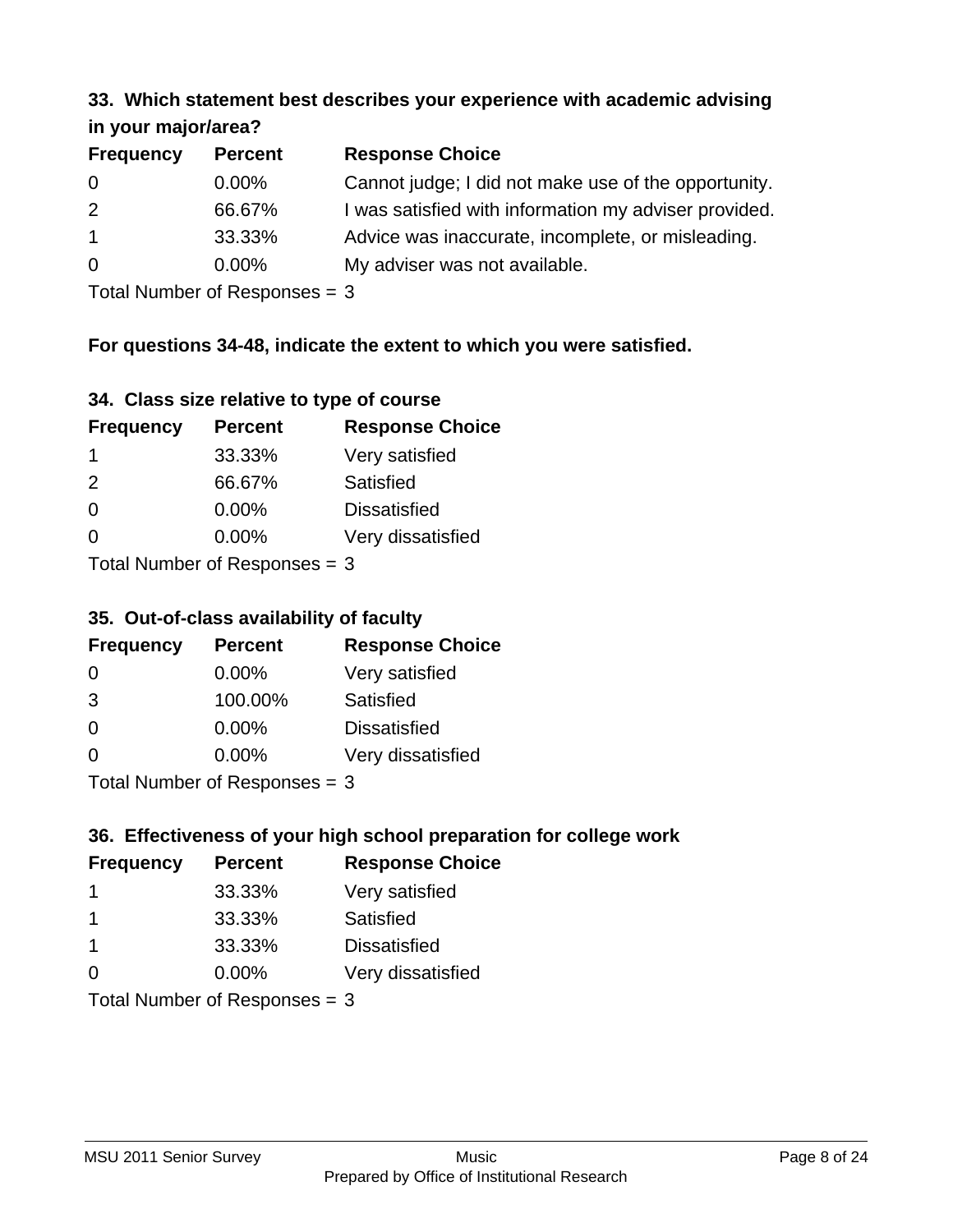## **37. Fairness of faculty in their treatment of individual students**

| <b>Frequency</b> | <b>Percent</b> | <b>Response Choice</b> |
|------------------|----------------|------------------------|
| $\Omega$         | $0.00\%$       | Very satisfied         |
| 3                | 100.00%        | Satisfied              |
| $\Omega$         | 0.00%          | <b>Dissatisfied</b>    |
| 0                | $0.00\%$       | Very dissatisfied      |
|                  |                |                        |

Total Number of Responses = 3

## **38. Overall quality of instruction at Murray State**

| <b>Frequency</b> | <b>Percent</b> | <b>Response Choice</b> |
|------------------|----------------|------------------------|
| $\Omega$         | $0.00\%$       | Very satisfied         |
| 3                | 100.00%        | Satisfied              |
| $\Omega$         | 0.00%          | <b>Dissatisfied</b>    |
| ∩                | 0.00%          | Very dissatisfied      |
|                  |                |                        |

Total Number of Responses = 3

## **39. Quality of instruction in University Studies (General Education) courses**

| <b>Frequency</b> | <b>Percent</b> | <b>Response Choice</b> |
|------------------|----------------|------------------------|
|                  | 33.33%         | Very satisfied         |
| -1               | 33.33%         | Satisfied              |
| $\mathbf 1$      | 33.33%         | <b>Dissatisfied</b>    |
| $\Omega$         | 0.00%          | Very dissatisfied      |
|                  |                |                        |

Total Number of Responses = 3

### **40. Quality of instruction in your major**

| <b>Frequency</b>                | <b>Percent</b> | <b>Response Choice</b> |
|---------------------------------|----------------|------------------------|
| $\Omega$                        | $0.00\%$       | Very satisfied         |
| 3                               | 100.00%        | Satisfied              |
| $\Omega$                        | $0.00\%$       | <b>Dissatisfied</b>    |
| $\Omega$                        | $0.00\%$       | Very dissatisfied      |
| Total Number of Responses = $3$ |                |                        |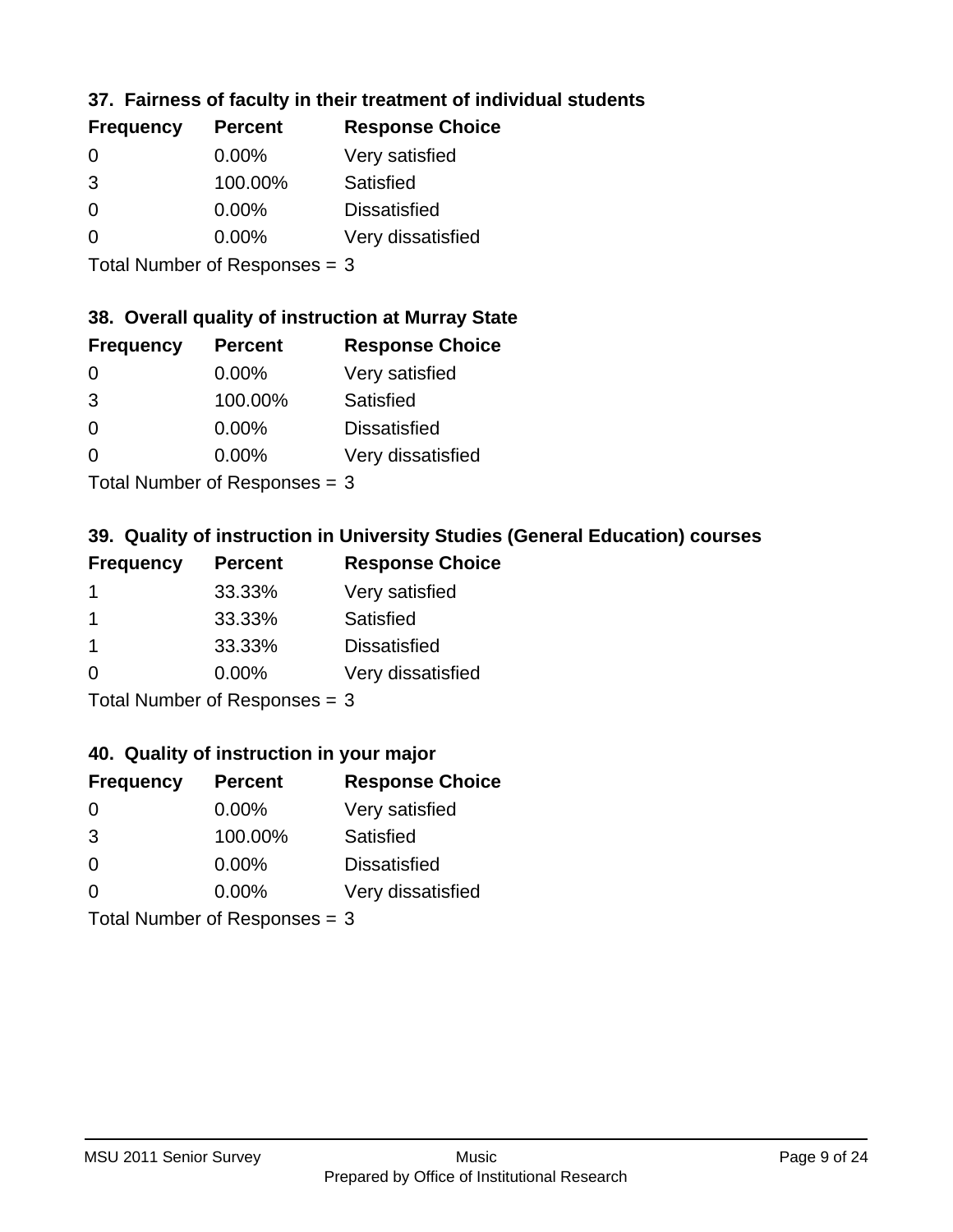## **41. Clarity of program objectives in your major**

| <b>Frequency</b> | <b>Percent</b> | <b>Response Choice</b> |
|------------------|----------------|------------------------|
| $\Omega$         | $0.00\%$       | Very satisfied         |
| 3                | 100.00%        | Satisfied              |
| ∩                | $0.00\%$       | <b>Dissatisfied</b>    |
| O                | $0.00\%$       | Very dissatisfied      |
|                  |                |                        |

Total Number of Responses = 3

### **42. Intellectual challenge of the academic program**

| <b>Frequency</b> | <b>Percent</b> | <b>Response Choice</b> |
|------------------|----------------|------------------------|
| $\Omega$         | $0.00\%$       | Very satisfied         |
| 3                | 100.00%        | Satisfied              |
| $\Omega$         | 0.00%          | <b>Dissatisfied</b>    |
| $\Omega$         | 0.00%          | Very dissatisfied      |
|                  |                |                        |

Total Number of Responses = 3

## **43. Encouragement and information from your major department for employment after graduation**

| <b>Frequency</b> | <b>Percent</b> | <b>Response Choice</b> |
|------------------|----------------|------------------------|
| 0                | $0.00\%$       | Very satisfied         |
| 2                | 66.67%         | Satisfied              |
| $\mathbf 1$      | 33.33%         | <b>Dissatisfied</b>    |
| $\Omega$         | 0.00%          | Very dissatisfied      |
|                  |                |                        |

Total Number of Responses = 3

## **44. Availability of opportunities to engage in a faculty-mentored research,**

## **scholarly, or creative project in your area of study/interest**

| <b>Frequency</b> | <b>Percent</b> | <b>Response Choice</b> |
|------------------|----------------|------------------------|
| $\Omega$         | $0.00\%$       | Very satisfied         |
| $\mathcal{P}$    | 66.67%         | Satisfied              |
| $\mathbf 1$      | 33.33%         | <b>Dissatisfied</b>    |
| $\Omega$         | $0.00\%$       | Very dissatisfied      |
|                  |                |                        |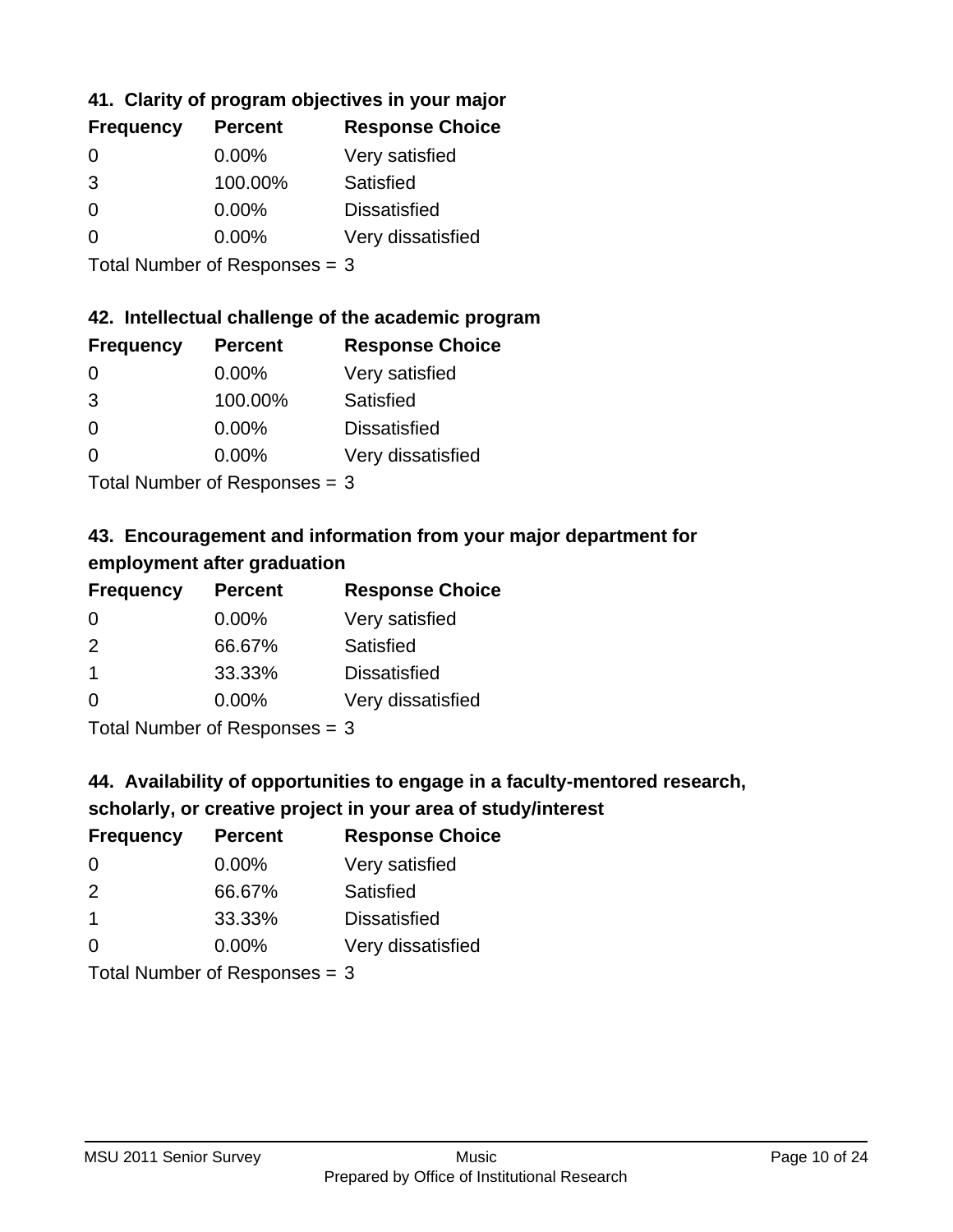### **45. Library hours**

| <b>Frequency</b> | <b>Percent</b> | <b>Response Choice</b> |
|------------------|----------------|------------------------|
| 1                | 33.33%         | Very satisfied         |
| 2                | 66.67%         | Satisfied              |
| 0                | 0.00%          | <b>Dissatisfied</b>    |
| $\Omega$         | 0.00%          | Very dissatisfied      |
|                  |                |                        |

Total Number of Responses = 3

### **46. Effectiveness of library personnel in meeting your information needs**

| <b>Frequency</b> | <b>Percent</b> | <b>Response Choice</b> |
|------------------|----------------|------------------------|
|                  | 33.33%         | Very satisfied         |
| $\mathcal{P}$    | 66.67%         | Satisfied              |
| $\Omega$         | $0.00\%$       | <b>Dissatisfied</b>    |
| O                | $0.00\%$       | Very dissatisfied      |
|                  |                |                        |

Total Number of Responses = 3

## **47. Access to library resources on hand**

| <b>Frequency</b>          | <b>Percent</b> | <b>Response Choice</b> |
|---------------------------|----------------|------------------------|
| 0                         | $0.00\%$       | Very satisfied         |
| $\mathcal{P}$             | 66.67%         | Satisfied              |
| $\mathbf 1$               | 33.33%         | <b>Dissatisfied</b>    |
| $\Omega$                  | $0.00\%$       | Very dissatisfied      |
| Total Number of Deepersee |                |                        |

Total Number of Responses = 3

### **48. Electronic access to library resources**

| <b>Frequency</b>               | <b>Percent</b> | <b>Response Choice</b> |
|--------------------------------|----------------|------------------------|
| 0                              | $0.00\%$       | Very satisfied         |
| $\mathcal{P}$                  | 66.67%         | Satisfied              |
| $\mathbf 1$                    | 33.33%         | <b>Dissatisfied</b>    |
| $\Omega$                       | $0.00\%$       | Very dissatisfied      |
| Total Number of Decreases $-2$ |                |                        |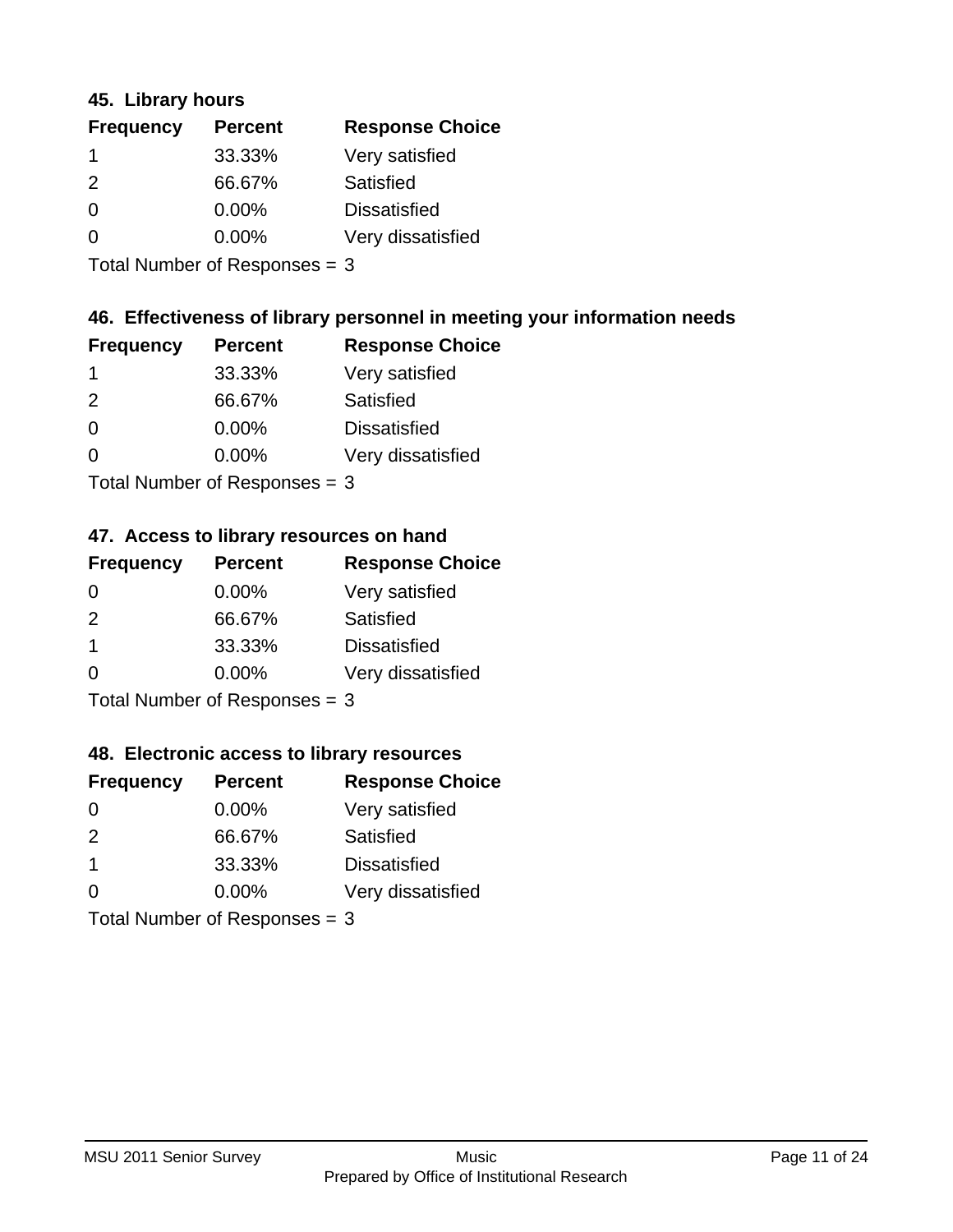**was in helping you achieve these goals. For questions 49-55, please indicate how effective University Studies at MSU** 

## **49. Writing Skills**

| <b>Frequency</b>              | <b>Percent</b> | <b>Response Choice</b> |
|-------------------------------|----------------|------------------------|
| $\Omega$                      | $0.00\%$       | Very effective         |
| $\mathbf 1$                   | 33.33%         | Effective              |
| 2                             | 66.67%         | Ineffective            |
| $\Omega$                      | $0.00\%$       | Very ineffective       |
| Total Number of Responses = 3 |                |                        |

**50. Speaking Skills**

| <b>Frequency</b>           | <b>Percent</b> | <b>Response Choice</b> |
|----------------------------|----------------|------------------------|
| $\Omega$                   | 0.00%          | Very effective         |
| -1                         | 33.33%         | Effective              |
| $\mathcal{P}$              | 66.67%         | Ineffective            |
| $\Omega$                   | 0.00%          | Very ineffective       |
| Total Number of Denonone – |                |                        |

Total Number of Responses = 3

### **51. Critical Thinking Skills**

| <b>Frequency</b> | <b>Percent</b>            | <b>Response Choice</b> |
|------------------|---------------------------|------------------------|
| 1                | 33.33%                    | Very effective         |
| -1               | 33.33%                    | Effective              |
| $\overline{1}$   | 33.33%                    | Ineffective            |
| $\Omega$         | 0.00%                     | Very ineffective       |
|                  | Total Number of Deepensee |                        |

Total Number of Responses = 3

## **52. Computer Technology**

| <b>Frequency</b>              | <b>Percent</b> | <b>Response Choice</b> |
|-------------------------------|----------------|------------------------|
| 0                             | $0.00\%$       | Very effective         |
| $\Omega$                      | 0.00%          | Effective              |
| 2                             | 100.00%        | Ineffective            |
| $\Omega$                      | $0.00\%$       | Very ineffective       |
| Total Number of Responses = 2 |                |                        |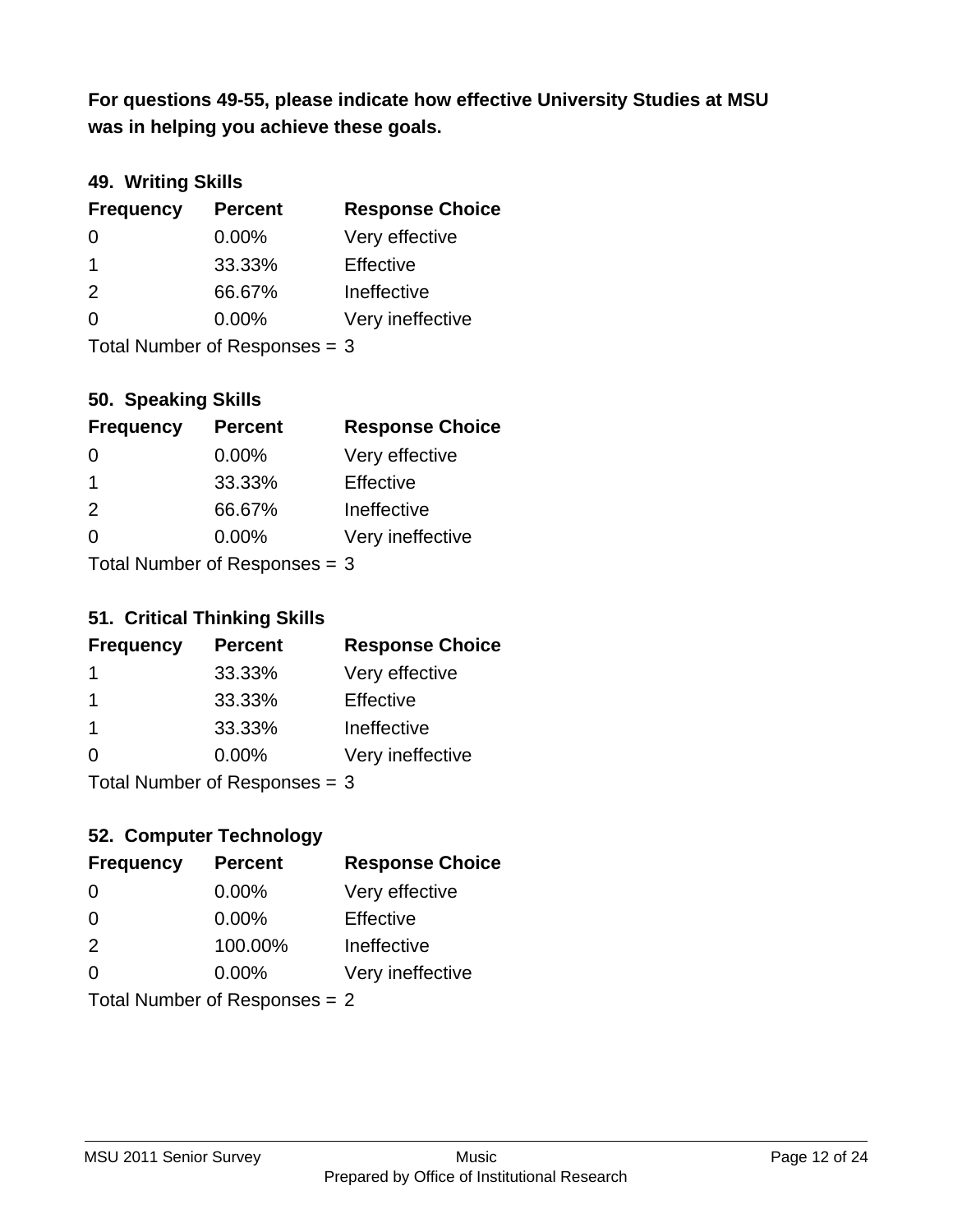### **53. General Knowledge in the liberal arts and sciences**

| <b>Frequency</b> | <b>Percent</b> | <b>Response Choice</b> |
|------------------|----------------|------------------------|
|                  | 33.33%         | Very effective         |
| 0                | $0.00\%$       | Effective              |
| $\mathcal{P}$    | 66.67%         | Ineffective            |
| O                | $0.00\%$       | Very ineffective       |
|                  |                |                        |

Total Number of Responses = 3

#### **54. International Perspectives**

| <b>Frequency</b> | <b>Percent</b> | <b>Response Choice</b> |
|------------------|----------------|------------------------|
| -0               | $0.00\%$       | Very effective         |
| 1                | 33.33%         | Effective              |
| $\mathcal{P}$    | 66.67%         | Ineffective            |
| ∩                | 0.00%          | Very ineffective       |
|                  |                |                        |

Total Number of Responses  $= 3$ 

## **55. Stimulation of interest in areas outside your chosen field of study**

| <b>Frequency</b> | <b>Percent</b>            | <b>Response Choice</b> |
|------------------|---------------------------|------------------------|
| -1               | 33.33%                    | Very effective         |
| $\Omega$         | 0.00%                     | Effective              |
| $\mathcal{P}$    | 66.67%                    | Ineffective            |
| ∩                | 0.00%                     | Very ineffective       |
|                  | Total Number of Desponses |                        |

Total Number of Responses = 3

## **For questions 56-83, please indicate how satisfactorily the following met your needs**

#### **56. African-American Student Services**

| <b>Frequency</b> | <b>Percent</b>                | <b>Response Choice</b> |
|------------------|-------------------------------|------------------------|
| 3                | 100.00%                       | Did not use            |
| $\Omega$         | 0.00%                         | Very satisfied         |
| $\Omega$         | 0.00%                         | Satisfied              |
| $\Omega$         | 0.00%                         | <b>Dissatisfied</b>    |
| $\Omega$         | 0.00%                         | Very dissatisfied      |
|                  | Total Number of Responses = 3 |                        |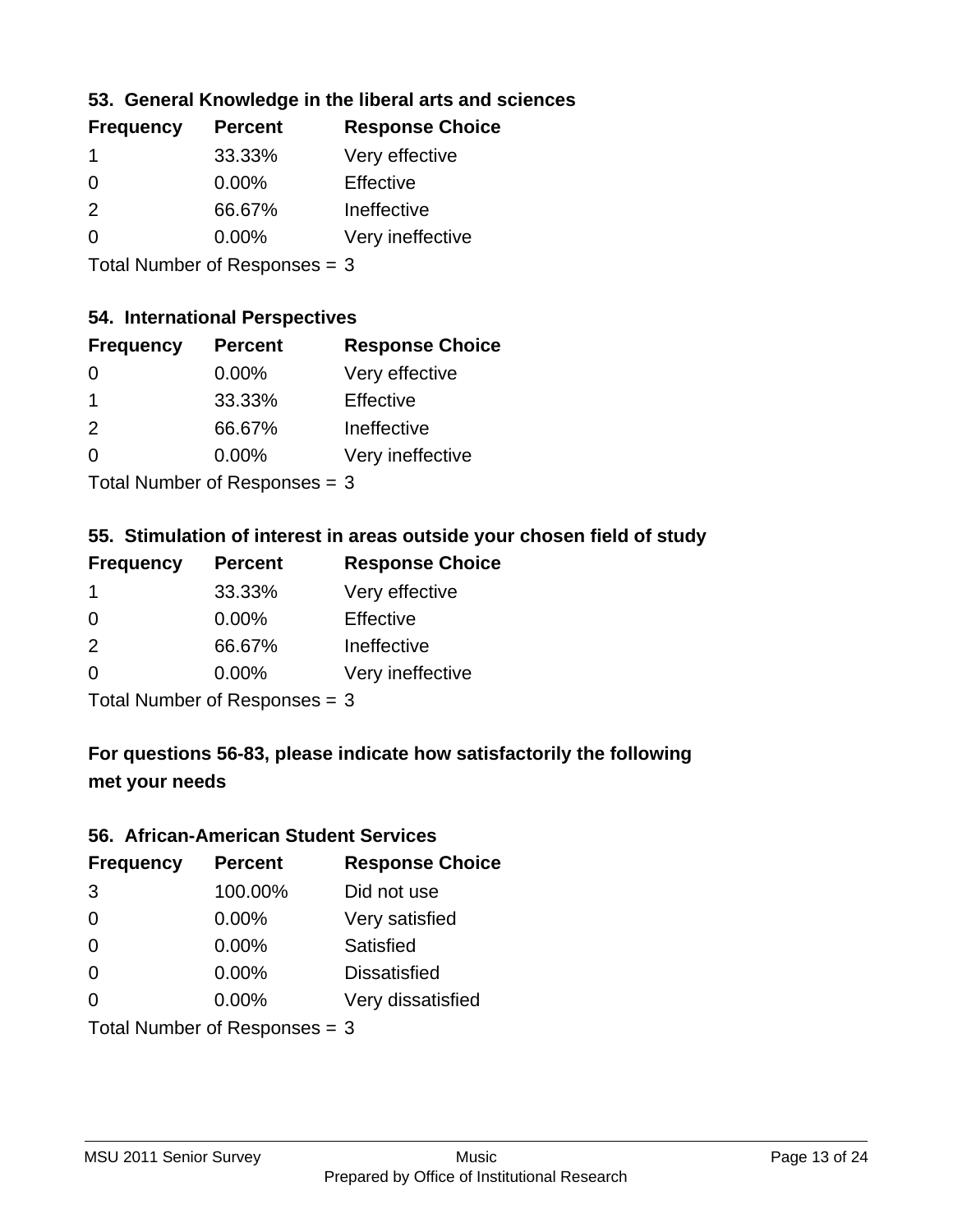### **57. Career Services Office**

| <b>Frequency</b> | <b>Percent</b> | <b>Response Choice</b> |
|------------------|----------------|------------------------|
| $\mathcal{P}$    | 66.67%         | Did not use            |
|                  | 0.00%          | Very satisfied         |
| 1                | 33.33%         | Satisfied              |
|                  | $0.00\%$       | <b>Dissatisfied</b>    |
|                  | $0.00\%$       | Very dissatisfied      |
|                  |                |                        |

Total Number of Responses = 3

## **58. Counseling and Testing Center**

| <b>Frequency</b> | <b>Percent</b>            | <b>Response Choice</b> |
|------------------|---------------------------|------------------------|
| 2                | 66.67%                    | Did not use            |
| $\Omega$         | 0.00%                     | Very satisfied         |
| $\overline{1}$   | 33.33%                    | <b>Satisfied</b>       |
| $\Omega$         | 0.00%                     | <b>Dissatisfied</b>    |
| $\Omega$         | 0.00%                     | Very dissatisfied      |
|                  | Total Number of DoEROR 0. |                        |

Total Number of Responses = 3

#### **59. Cultural programming and activities**

| <b>Frequency</b> | <b>Percent</b>                  | <b>Response Choice</b> |
|------------------|---------------------------------|------------------------|
| 3                | 100.00%                         | Did not use            |
| $\Omega$         | $0.00\%$                        | Very satisfied         |
| $\Omega$         | 0.00%                           | Satisfied              |
| $\Omega$         | $0.00\%$                        | <b>Dissatisfied</b>    |
| $\Omega$         | $0.00\%$                        | Very dissatisfied      |
|                  | Total Number of Responses $=$ 3 |                        |

### **60. E-study courses**

| <b>Frequency</b> | <b>Percent</b>                  | <b>Response Choice</b> |
|------------------|---------------------------------|------------------------|
| 2                | 66.67%                          | Did not use            |
| $\mathbf 1$      | 33.33%                          | Very satisfied         |
| $\Omega$         | 0.00%                           | Satisfied              |
| $\Omega$         | $0.00\%$                        | <b>Dissatisfied</b>    |
| $\Omega$         | 0.00%                           | Very dissatisfied      |
|                  | Total Number of Responses = $3$ |                        |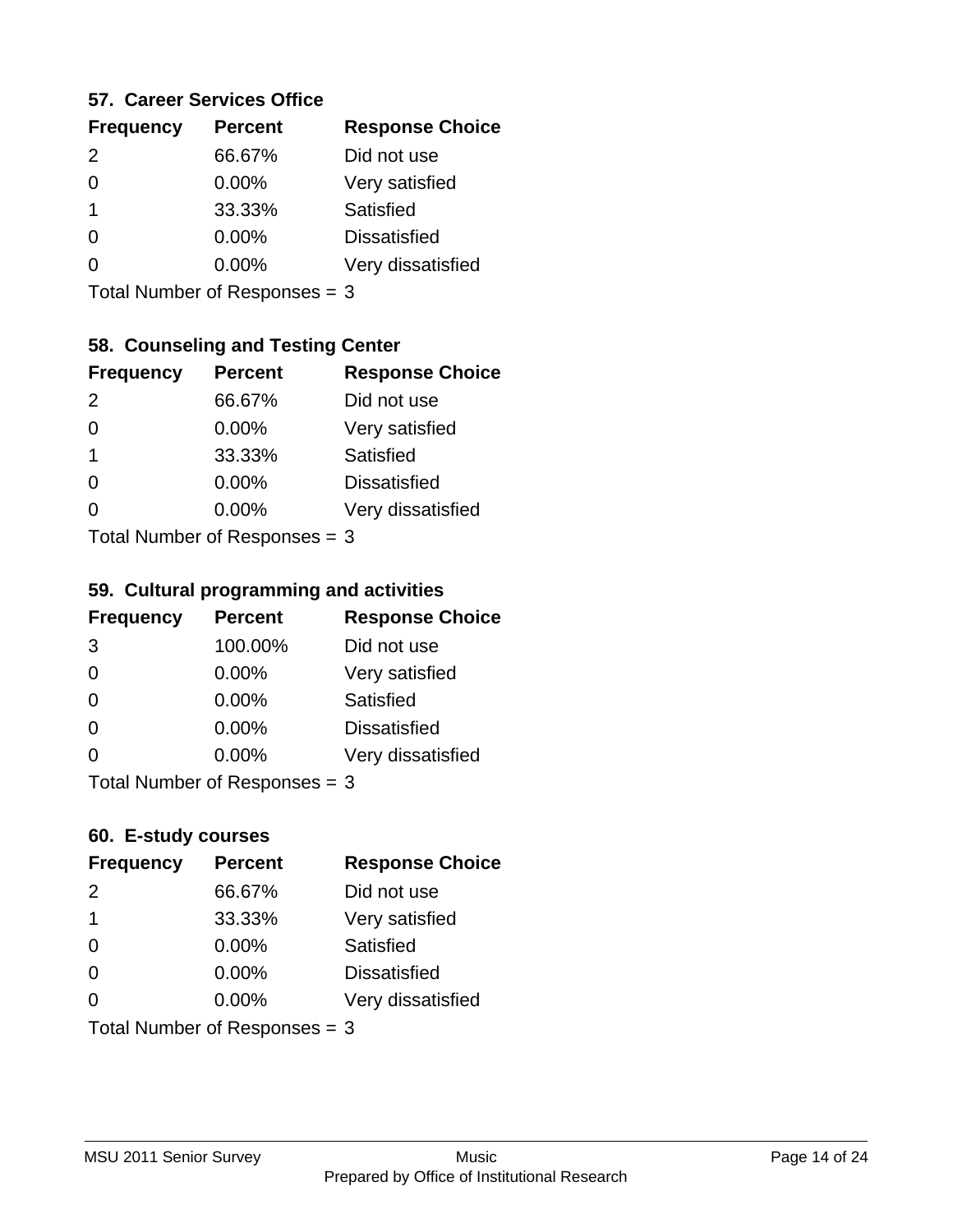#### **61. Food Services**

| <b>Frequency</b> | <b>Percent</b> | <b>Response Choice</b> |
|------------------|----------------|------------------------|
| 0                | 0.00%          | Did not use            |
| 0                | 0.00%          | Very satisfied         |
|                  | 33.33%         | Satisfied              |
|                  | 33.33%         | <b>Dissatisfied</b>    |
|                  | 33.33%         | Very dissatisfied      |
|                  |                |                        |

Total Number of Responses = 3

### **62. Greek life and activities**

| <b>Frequency</b> | <b>Percent</b>                  | <b>Response Choice</b> |
|------------------|---------------------------------|------------------------|
| 3                | 100.00%                         | Did not use            |
| 0                | 0.00%                           | Very satisfied         |
| $\Omega$         | 0.00%                           | <b>Satisfied</b>       |
| $\Omega$         | 0.00%                           | <b>Dissatisfied</b>    |
| 0                | $0.00\%$                        | Very dissatisfied      |
|                  | Total Number of Responses $=$ 3 |                        |

**63. Health Services**

| <b>Frequency</b> | <b>Percent</b>            | <b>Response Choice</b> |
|------------------|---------------------------|------------------------|
|                  | 33.33%                    | Did not use            |
| -1               | 33.33%                    | Very satisfied         |
| $\Omega$         | $0.00\%$                  | Satisfied              |
| $\Omega$         | $0.00\%$                  | <b>Dissatisfied</b>    |
|                  | 33.33%                    | Very dissatisfied      |
|                  | Total Number of Deepersee |                        |

Total Number of Responses = 3

### **64. Honor Societies/Departmental Clubs/Special Interest Organizations**

| <b>Frequency</b> | <b>Percent</b>                | <b>Response Choice</b> |
|------------------|-------------------------------|------------------------|
| 2                | 66.67%                        | Did not use            |
| $\Omega$         | 0.00%                         | Very satisfied         |
| $\mathbf 1$      | 33.33%                        | Satisfied              |
| $\Omega$         | $0.00\%$                      | <b>Dissatisfied</b>    |
| $\Omega$         | $0.00\%$                      | Very dissatisfied      |
|                  | Total Number of Responses = 3 |                        |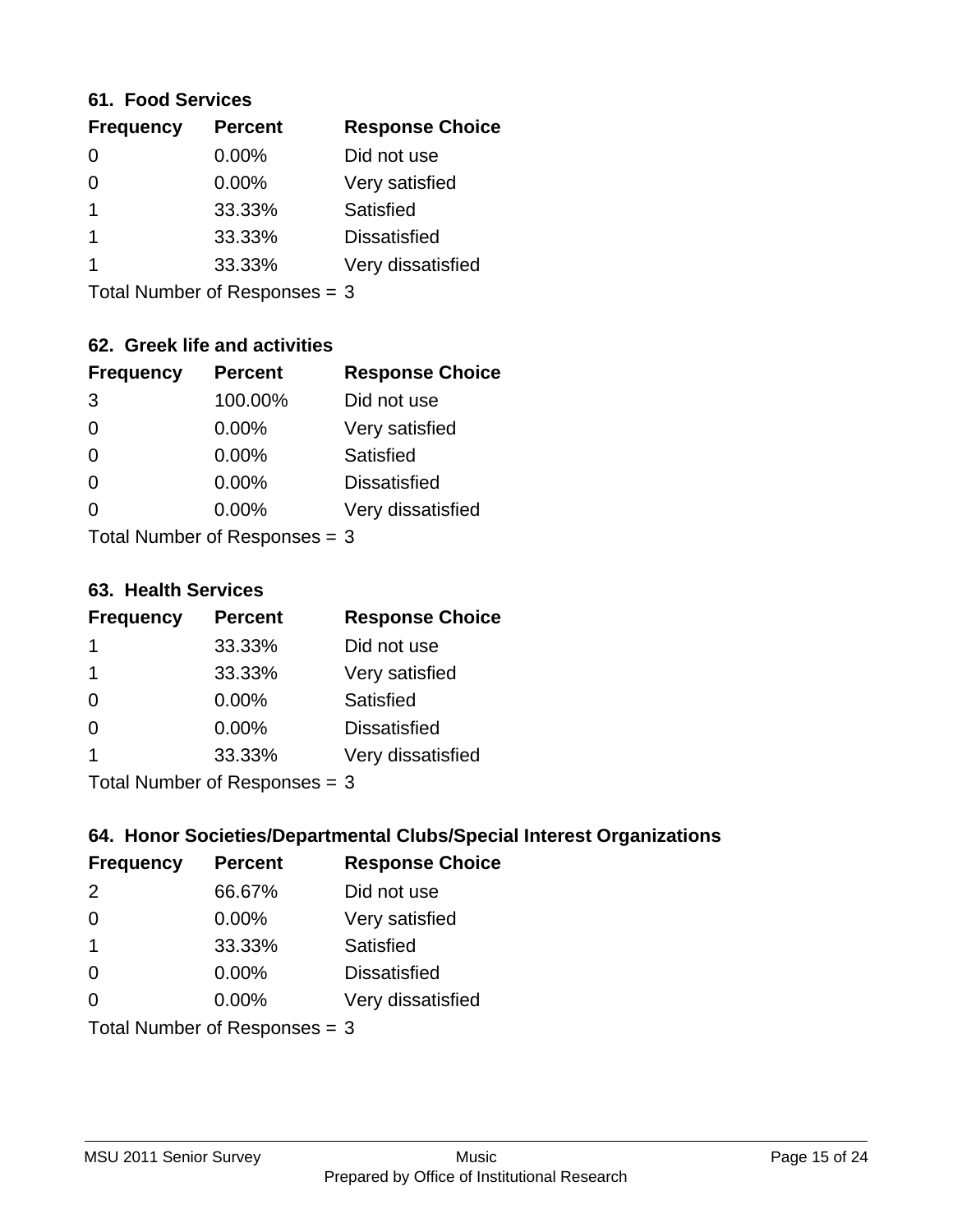### **65. International Programs and activities**

| <b>Frequency</b> | <b>Percent</b> | <b>Response Choice</b> |
|------------------|----------------|------------------------|
| 3                | 100.00%        | Did not use            |
| 0                | 0.00%          | Very satisfied         |
| 0                | $0.00\%$       | Satisfied              |
|                  | $0.00\%$       | <b>Dissatisfied</b>    |
|                  | $0.00\%$       | Very dissatisfied      |
|                  |                |                        |

Total Number of Responses = 3

### **66. International student support services**

| <b>Frequency</b>          | <b>Percent</b> | <b>Response Choice</b> |
|---------------------------|----------------|------------------------|
| 3                         | 100.00%        | Did not use            |
| $\overline{0}$            | 0.00%          | Very satisfied         |
| $\Omega$                  | 0.00%          | <b>Satisfied</b>       |
| $\Omega$                  | 0.00%          | <b>Dissatisfied</b>    |
| ∩                         | 0.00%          | Very dissatisfied      |
| Total Number of Desponses |                |                        |

Total Number of Responses = 3

#### **67. Intramural Sports and Recreation**

| <b>Frequency</b> | <b>Percent</b>                 | <b>Response Choice</b> |
|------------------|--------------------------------|------------------------|
| 3                | 100.00%                        | Did not use            |
| $\Omega$         | $0.00\%$                       | Very satisfied         |
| $\Omega$         | $0.00\%$                       | Satisfied              |
| $\Omega$         | $0.00\%$                       | <b>Dissatisfied</b>    |
| $\Omega$         | 0.00%                          | Very dissatisfied      |
|                  | Total Number of Poenonces $-2$ |                        |

Total Number of Responses = 3

## **68. Lowry Center/Community College**

| <b>Frequency</b> | <b>Percent</b>                | <b>Response Choice</b> |
|------------------|-------------------------------|------------------------|
| 3                | 100.00%                       | Did not use            |
| $\Omega$         | 0.00%                         | Very satisfied         |
| $\Omega$         | 0.00%                         | Satisfied              |
| $\Omega$         | 0.00%                         | <b>Dissatisfied</b>    |
| $\Omega$         | $0.00\%$                      | Very dissatisfied      |
|                  | Total Number of Responses = 3 |                        |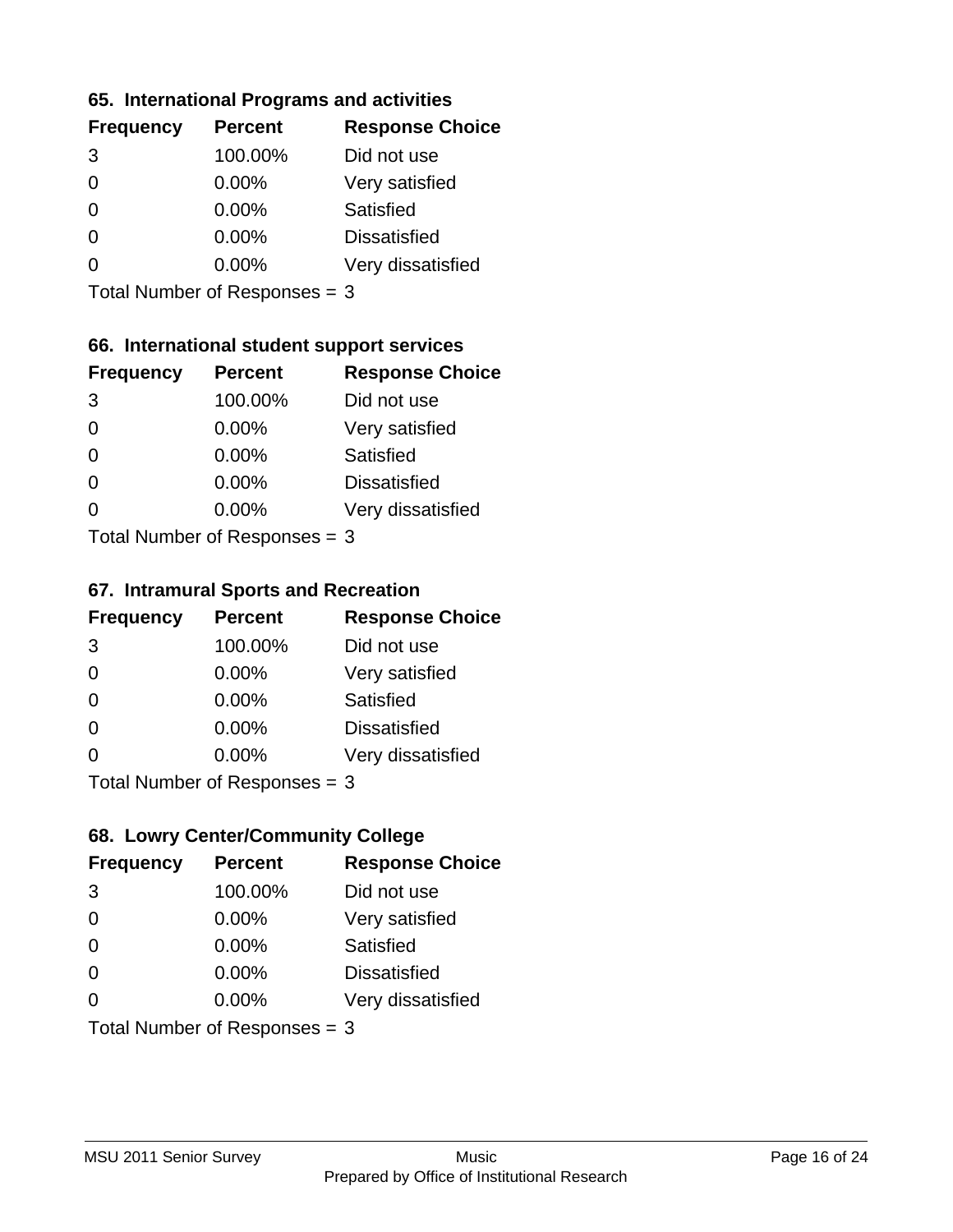## **69. Library**

| <b>Frequency</b> | <b>Percent</b> | <b>Response Choice</b> |
|------------------|----------------|------------------------|
| 0                | 0.00%          | Did not use            |
|                  | 33.33%         | Very satisfied         |
|                  | 33.33%         | Satisfied              |
|                  | 33.33%         | <b>Dissatisfied</b>    |
| O                | $0.00\%$       | Very dissatisfied      |
|                  |                |                        |

Total Number of Responses = 3

## **70. MAP Report**

| <b>Frequency</b> | <b>Percent</b>                  | <b>Response Choice</b> |
|------------------|---------------------------------|------------------------|
|                  | 0.00%                           | Did not use            |
| -1               | 33.33%                          | Very satisfied         |
| $\Omega$         | $0.00\%$                        | <b>Satisfied</b>       |
| $\overline{1}$   | 33.33%                          | <b>Dissatisfied</b>    |
| 1                | 33.33%                          | Very dissatisfied      |
|                  | Total Number of Responses $=$ 3 |                        |

#### **71. MSU Web site**

| <b>Frequency</b> | <b>Percent</b>                | <b>Response Choice</b> |
|------------------|-------------------------------|------------------------|
| $\Omega$         | $0.00\%$                      | Did not use            |
| -1               | 33.33%                        | Very satisfied         |
| -1               | 33.33%                        | <b>Satisfied</b>       |
| -1               | 33.33%                        | <b>Dissatisfied</b>    |
| ∩                | $0.00\%$                      | Very dissatisfied      |
|                  | Total Number of Responses = 3 |                        |

### **72. NCAA Sports**

| <b>Frequency</b>              | <b>Percent</b> | <b>Response Choice</b> |
|-------------------------------|----------------|------------------------|
| 2                             | 66.67%         | Did not use            |
| $\Omega$                      | 0.00%          | Very satisfied         |
| -1                            | 33.33%         | Satisfied              |
| $\Omega$                      | $0.00\%$       | <b>Dissatisfied</b>    |
| ∩                             | $0.00\%$       | Very dissatisfied      |
| Total Number of Responses = 3 |                |                        |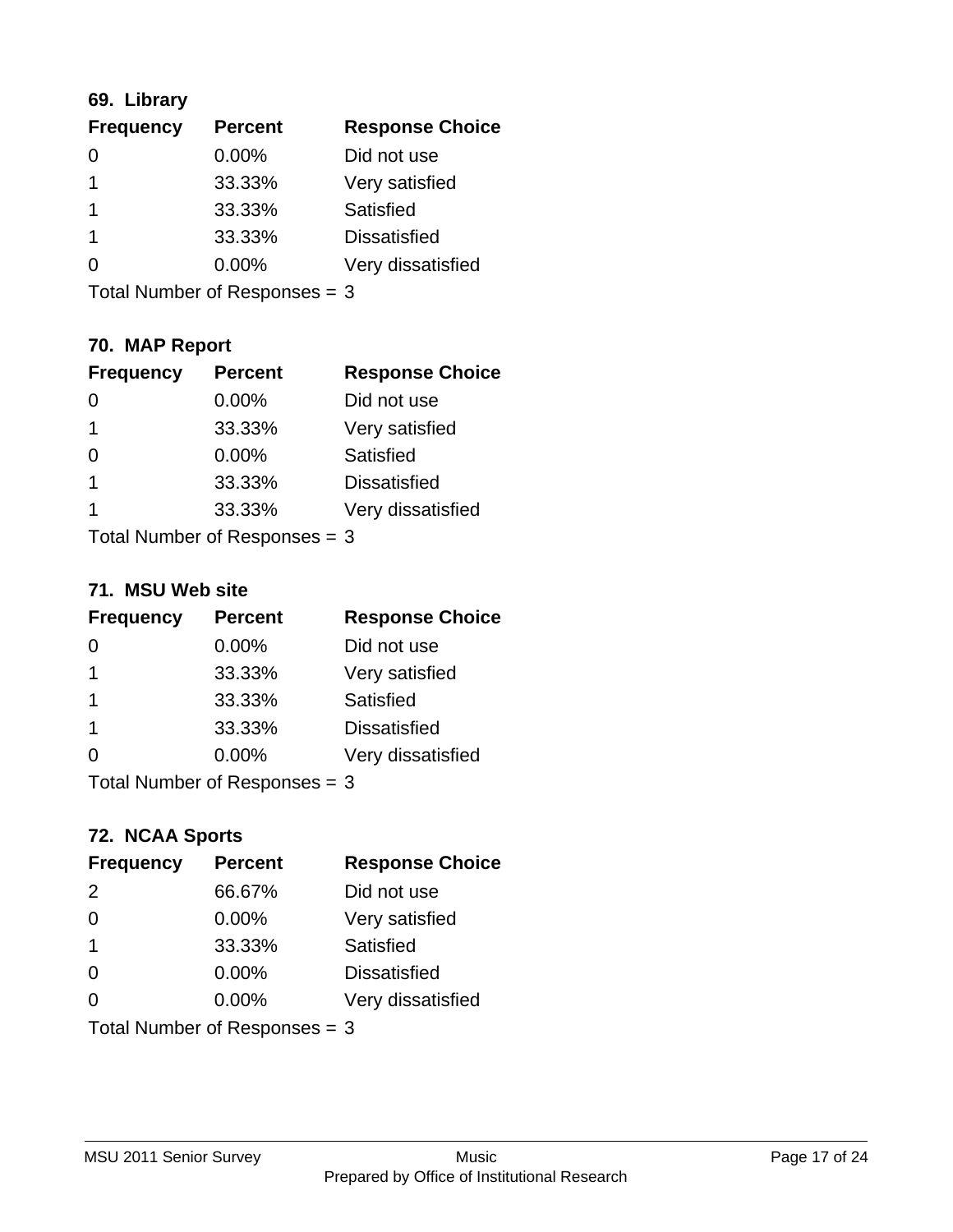### **73. Online courses that are not e-study**

| <b>Frequency</b> | <b>Percent</b> | <b>Response Choice</b> |
|------------------|----------------|------------------------|
| 3                | 100.00%        | Did not use            |
| 0                | $0.00\%$       | Very satisfied         |
| 0                | $0.00\%$       | Satisfied              |
|                  | $0.00\%$       | <b>Dissatisfied</b>    |
|                  | $0.00\%$       | Very dissatisfied      |
|                  |                |                        |

Total Number of Responses = 3

## **74. Racer Touch Registration**

| <b>Frequency</b>          | <b>Percent</b> | <b>Response Choice</b> |
|---------------------------|----------------|------------------------|
| 0                         | 0.00%          | Did not use            |
| 0                         | 0.00%          | Very satisfied         |
| 1                         | 33.33%         | <b>Satisfied</b>       |
| 1                         | 33.33%         | <b>Dissatisfied</b>    |
| 1                         | 33.33%         | Very dissatisfied      |
| Total Number of Desponses |                |                        |

Total Number of Responses = 3

### **75. Residential College programming and activities**

| <b>Frequency</b> | <b>Percent</b>                | <b>Response Choice</b> |
|------------------|-------------------------------|------------------------|
| 3                | 100.00%                       | Did not use            |
| $\Omega$         | 0.00%                         | Very satisfied         |
| $\Omega$         | 0.00%                         | Satisfied              |
| $\Omega$         | 0.00%                         | <b>Dissatisfied</b>    |
| $\Omega$         | 0.00%                         | Very dissatisfied      |
|                  | $Total Number of Denonce - 2$ |                        |

Total Number of Responses = 3

## **76. Scholarships/grants/student employment**

| <b>Frequency</b>              | <b>Percent</b> | <b>Response Choice</b> |
|-------------------------------|----------------|------------------------|
| $\Omega$                      | 0.00%          | Did not use            |
| $\Omega$                      | 0.00%          | Very satisfied         |
| 2                             | 66.67%         | Satisfied              |
| $\overline{1}$                | 33.33%         | <b>Dissatisfied</b>    |
| 0                             | $0.00\%$       | Very dissatisfied      |
| Total Number of Responses = 3 |                |                        |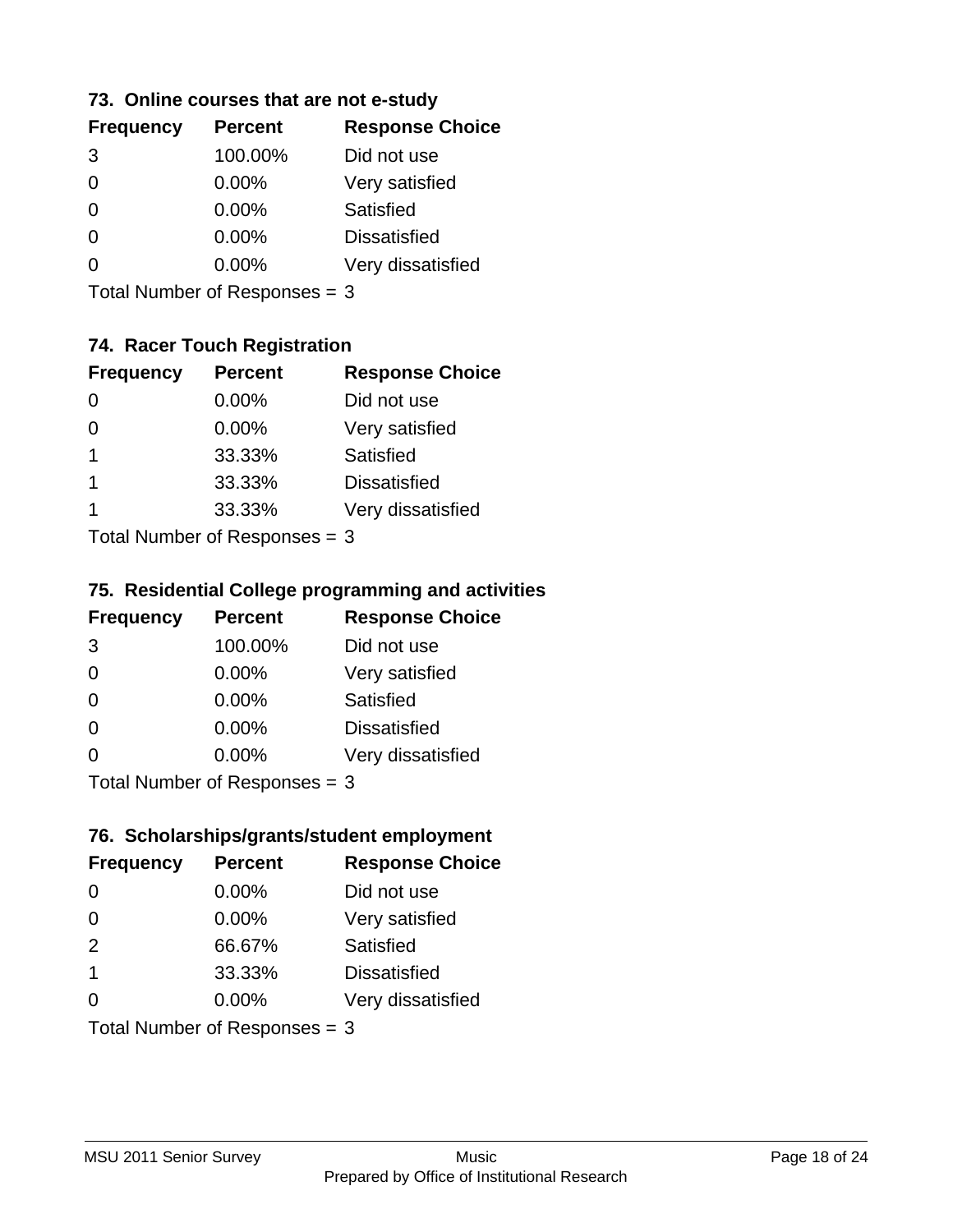### **77. Security Services**

| <b>Frequency</b> | <b>Percent</b> | <b>Response Choice</b> |
|------------------|----------------|------------------------|
| $\mathcal{P}$    | 66.67%         | Did not use            |
| 0                | 0.00%          | Very satisfied         |
| 1                | 33.33%         | Satisfied              |
| 0                | $0.00\%$       | <b>Dissatisfied</b>    |
|                  | $0.00\%$       | Very dissatisfied      |
|                  |                |                        |

Total Number of Responses = 3

## **78. Services for non-traditional students**

| <b>Frequency</b> | <b>Percent</b>            | <b>Response Choice</b> |
|------------------|---------------------------|------------------------|
| 3                | 100.00%                   | Did not use            |
| $\Omega$         | 0.00%                     | Very satisfied         |
| $\Omega$         | 0.00%                     | <b>Satisfied</b>       |
| $\Omega$         | 0.00%                     | <b>Dissatisfied</b>    |
| $\Omega$         | 0.00%                     | Very dissatisfied      |
|                  | Total Number of DoEROR 0. |                        |

Total Number of Responses = 3

## **79. Student Support Services (Trio)**

| <b>Frequency</b>            | <b>Percent</b> | <b>Response Choice</b> |
|-----------------------------|----------------|------------------------|
| 2                           | 66.67%         | Did not use            |
| $\Omega$                    | $0.00\%$       | Very satisfied         |
| $\mathbf 1$                 | 33.33%         | Satisfied              |
| $\Omega$                    | 0.00%          | <b>Dissatisfied</b>    |
| $\Omega$                    | 0.00%          | Very dissatisfied      |
| Total Number of Desponses 2 |                |                        |

Total Number of Responses = 3

## **80. Student PIN System**

| <b>Frequency</b>              | <b>Percent</b> | <b>Response Choice</b> |
|-------------------------------|----------------|------------------------|
| $\Omega$                      | 0.00%          | Did not use            |
| 2                             | 66.67%         | Very satisfied         |
| $\Omega$                      | 0.00%          | Satisfied              |
| $\mathbf{1}$                  | 33.33%         | <b>Dissatisfied</b>    |
| 0                             | $0.00\%$       | Very dissatisfied      |
| Total Number of Responses = 3 |                |                        |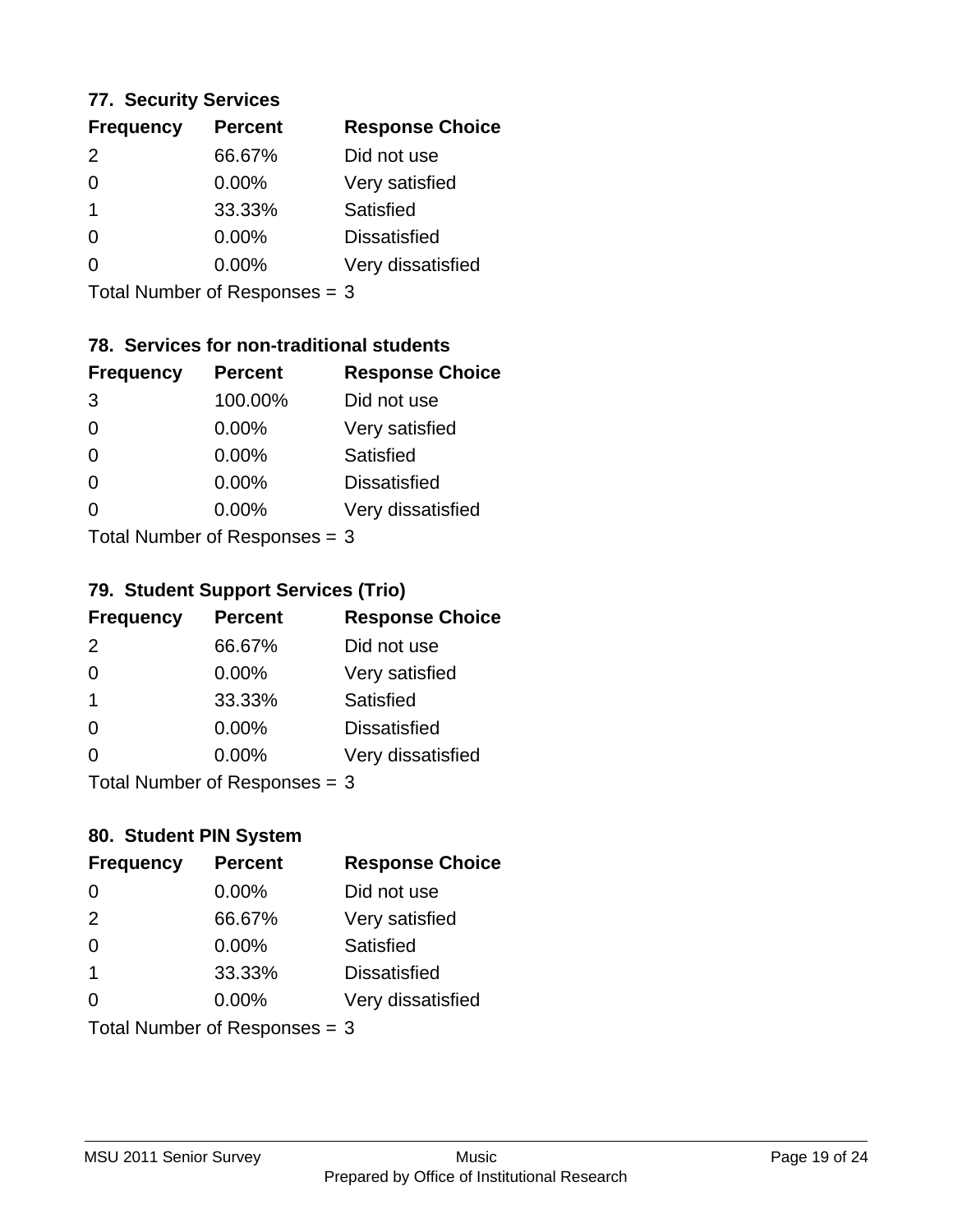### **81. Student Records/Transcript Services**

| <b>Frequency</b> | <b>Percent</b> | <b>Response Choice</b> |
|------------------|----------------|------------------------|
|                  | 33.33%         | Did not use            |
| ∩                | 0.00%          | Very satisfied         |
|                  | 33.33%         | Satisfied              |
| ∩                | $0.00\%$       | <b>Dissatisfied</b>    |
|                  | 33.33%         | Very dissatisfied      |

Total Number of Responses = 3

### **82. Computer and Internet access for study and research needs**

| <b>Frequency</b> | <b>Percent</b>             | <b>Response Choice</b> |
|------------------|----------------------------|------------------------|
| 1                | 33.33%                     | Did not use            |
| 1                | 33.33%                     | Very satisfied         |
| 0                | 0.00%                      | Satisfied              |
| $\overline{1}$   | 33.33%                     | <b>Dissatisfied</b>    |
| ∩                | 0.00%                      | Very dissatisfied      |
|                  | Tatal Number of Desperance |                        |

Total Number of Responses = 3

#### **83. Women's Center**

| <b>Frequency</b> | <b>Percent</b>             | <b>Response Choice</b> |
|------------------|----------------------------|------------------------|
| 3                | 100.00%                    | Did not use            |
| $\Omega$         | $0.00\%$                   | Very satisfied         |
| $\Omega$         | $0.00\%$                   | Satisfied              |
| $\Omega$         | $0.00\%$                   | <b>Dissatisfied</b>    |
| ∩                | 0.00%                      | Very dissatisfied      |
|                  | Total Number of Deepersoon |                        |

Total Number of Responses = 3

### **84. To what extent did you participate in Residential College activities?**

| <b>Frequency</b> | <b>Percent</b>                 | <b>Response Choice</b> |
|------------------|--------------------------------|------------------------|
| 2                | 66.67%                         | Did not participate    |
| $\Omega$         | 0.00%                          | Frequently             |
| $\Omega$         | 0.00%                          | Occasionally           |
| 1                | 33.33%                         | Seldom                 |
|                  | $Total Number of Dononone = 2$ |                        |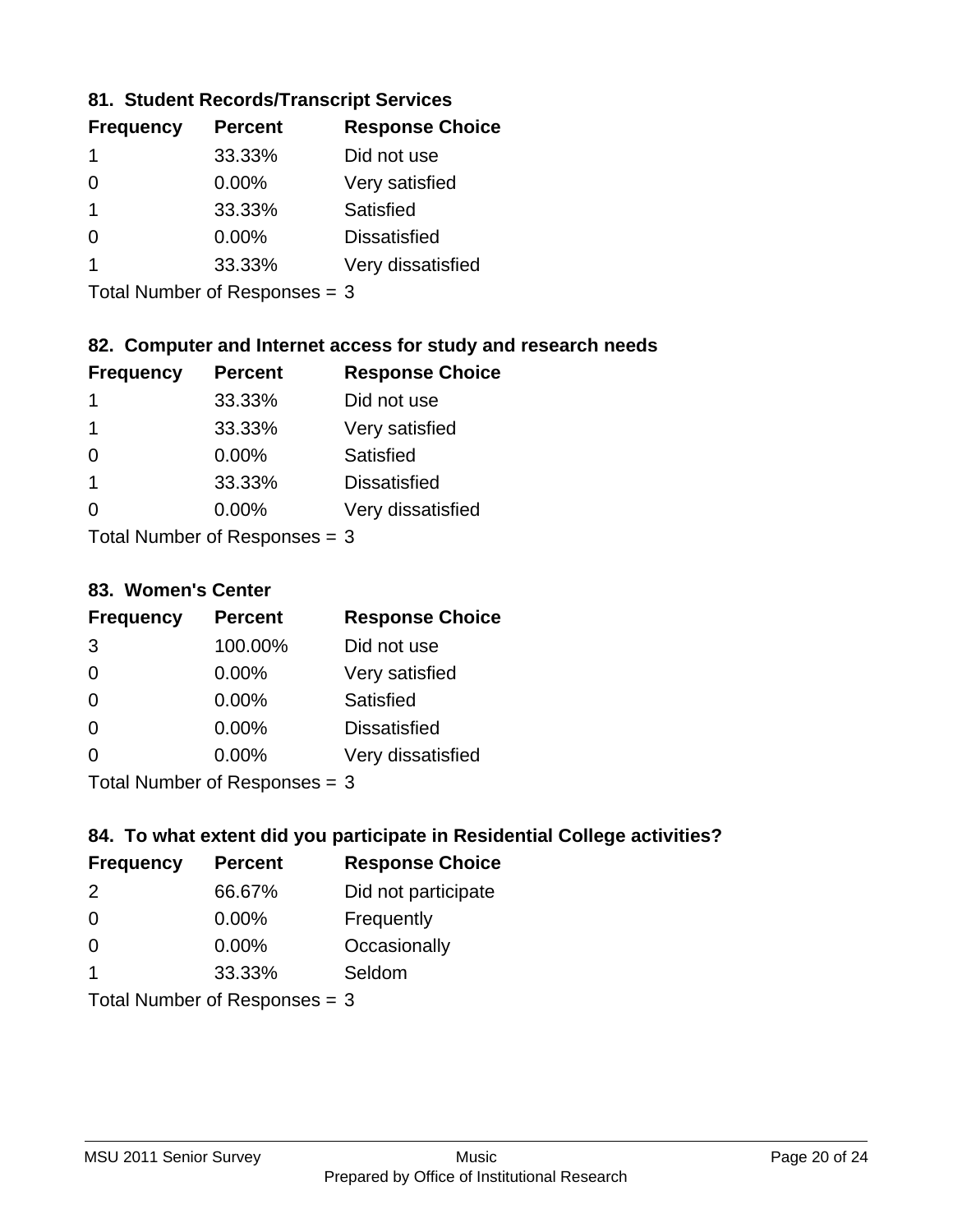| <b>Frequency</b> | <b>Percent</b> | <b>Response Choice</b>                 |
|------------------|----------------|----------------------------------------|
| 0                | $0.00\%$       | Not familiar with Residential Colleges |
| $\overline{0}$   | $0.00\%$       | Very positive                          |
| -2               | 66.67%         | <b>Positive</b>                        |
| $\overline{0}$   | $0.00\%$       | <b>Negative</b>                        |
|                  | 33.33%         | Very negative                          |
|                  |                |                                        |

**85. Which phrase best describes your opinion of Residential Colleges?**

Total Number of Responses = 3

### **Questions 86-95**

**University Graduate." Please indicate how effective your MSU experience was in The University has formulated ten desired "Characteristics of the Murray State enhancing your abilities in each area.**

**86. Engage in mature, independent and creative thought and express that thought effectively in oral and written communication;**

| <b>Percent</b> | <b>Response Choice</b> |
|----------------|------------------------|
| 33.33%         | Very effective         |
| 66.67%         | Effective              |
| $0.00\%$       | Ineffective            |
| $0.00\%$       | Very ineffective       |
|                |                        |

Total Number of Responses = 3

**87. Understand and apply the critical and scientific methodologies that** 

**academic disciplines employ to discover knowledge and ascertain its validity;**

| <b>Frequency</b> | <b>Percent</b>            | <b>Response Choice</b> |
|------------------|---------------------------|------------------------|
| $\Omega$         | 0.00%                     | Very effective         |
| 3                | 100.00%                   | Effective              |
| $\Omega$         | 0.00%                     | Ineffective            |
| $\Omega$         | 0.00%                     | Very ineffective       |
|                  | Total Number of Deepersee |                        |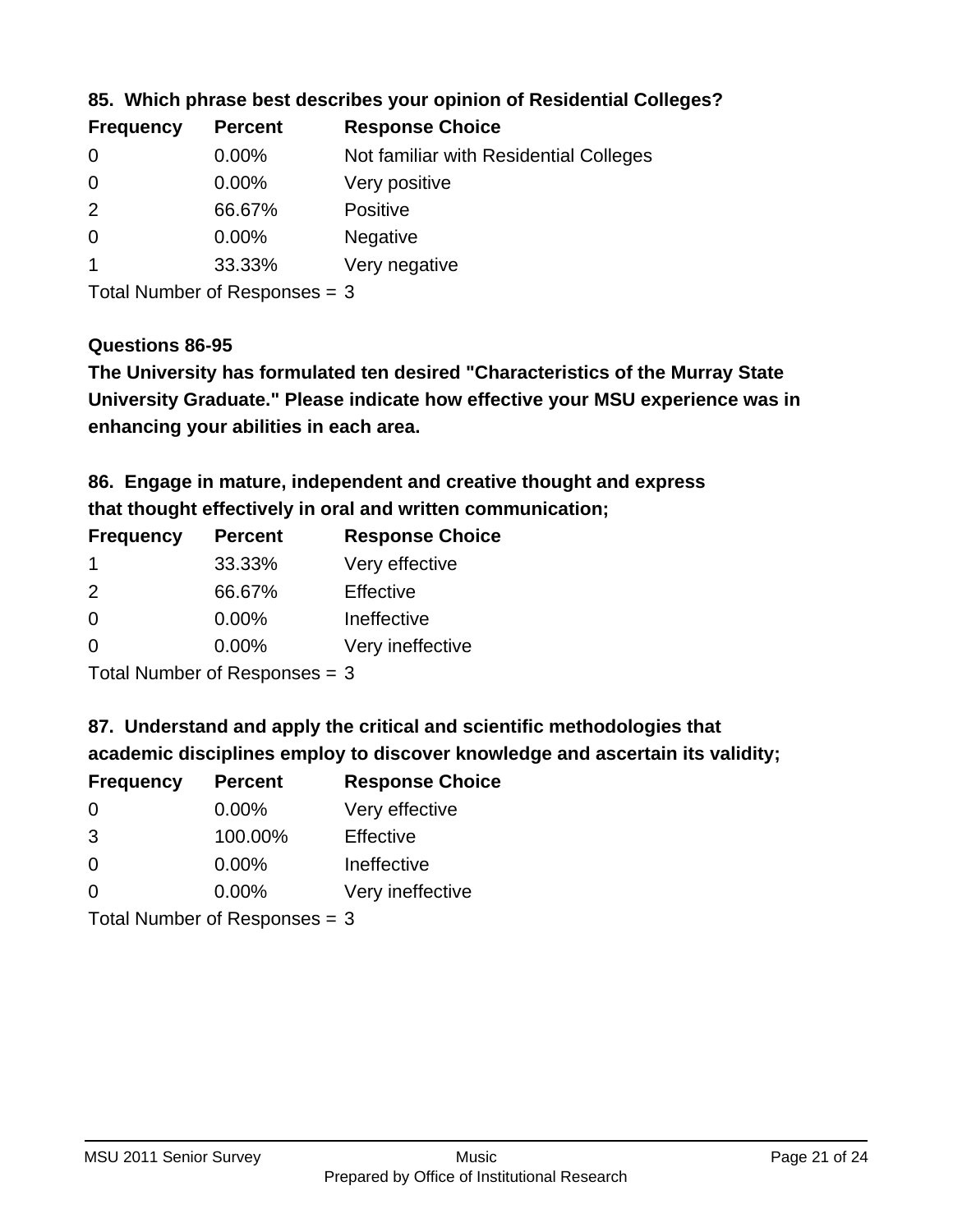### **88. Apply sound standards of information gathering, analysis and evaluation to reach logical decisions;**

| <b>Frequency</b> | <b>Percent</b> | <b>Response Choice</b> |
|------------------|----------------|------------------------|
| $\Omega$         | $0.00\%$       | Very effective         |
| 3                | 100.00%        | Effective              |
| $\Omega$         | 0.00%          | Ineffective            |
| $\Omega$         | 0.00%          | Very ineffective       |

Total Number of Responses = 3

## **89. Understand the roles and applications of science and technology in the solution of the problems of a changing world;**

| <b>Frequency</b> | <b>Percent</b>                                                | <b>Response Choice</b> |
|------------------|---------------------------------------------------------------|------------------------|
| $\Omega$         | $0.00\%$                                                      | Very effective         |
| 3                | 100.00%                                                       | Effective              |
| $\Omega$         | 0.00%                                                         | Ineffective            |
| $\Omega$         | 0.00%                                                         | Very ineffective       |
|                  | $\tau$ and $\tau$ and $\tau$ and $\tau$ and $\tau$ and $\tau$ |                        |

Total Number of Responses = 3

# **90. Demonstrate a critical understanding of the world's historical, literary, philosophical, and artistic traditions;**

| <b>Frequency</b> | <b>Percent</b> | <b>Response Choice</b> |
|------------------|----------------|------------------------|
| -1               | 33.33%         | Very effective         |
| $\mathcal{P}$    | 66.67%         | Effective              |
| $\Omega$         | 0.00%          | Ineffective            |
| $\Omega$         | 0.00%          | Very ineffective       |
|                  |                |                        |

Total Number of Responses = 3

# **91. Understand the dynamics of cultural diversity, of competing economic and political systems, and of complex moral and ethical issues;**

| <b>Frequency</b> | <b>Percent</b>                  | <b>Response Choice</b> |
|------------------|---------------------------------|------------------------|
| $\Omega$         | $0.00\%$                        | Very effective         |
| 3                | 100.00%                         | Effective              |
| 0                | $0.00\%$                        | Ineffective            |
| $\Omega$         | $0.00\%$                        | Very ineffective       |
|                  | Total Number of Responses = $3$ |                        |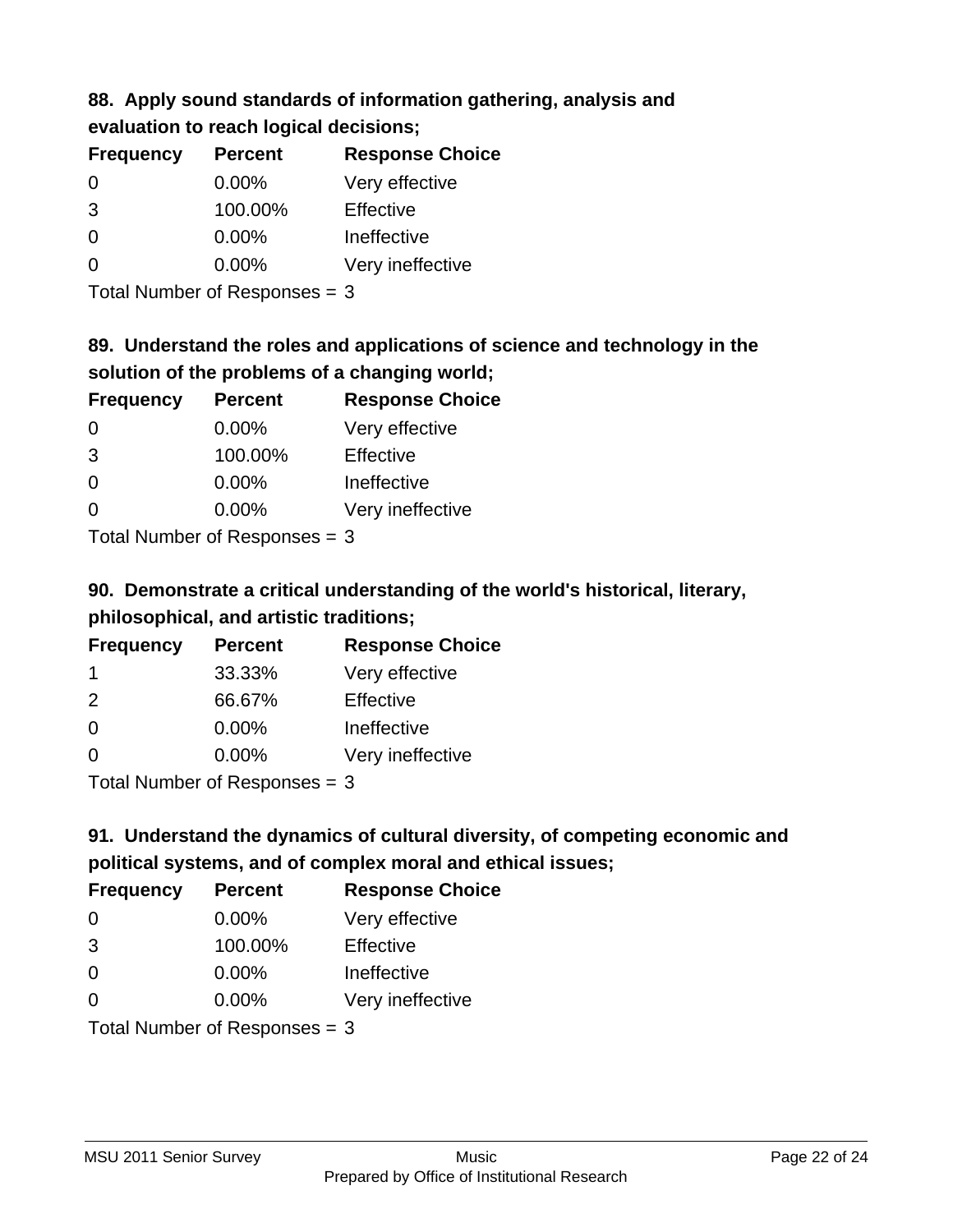## **92. Understand the nature of and engage in ethical behavior and**

**responsible citizenship;**

| <b>Response Choice</b> |
|------------------------|
| Very effective         |
|                        |
|                        |
| Very ineffective       |
|                        |

Total Number of Responses = 3

# **93. Understand the importance of the behaviors necessary to maintain a healthy lifestyle;**

| <b>Frequency</b> | <b>Percent</b>             | <b>Response Choice</b> |
|------------------|----------------------------|------------------------|
| $\Omega$         | $0.00\%$                   | Very effective         |
| 3                | 100.00%                    | Effective              |
| $\Omega$         | $0.00\%$                   | Ineffective            |
| $\Omega$         | 0.00%                      | Very ineffective       |
|                  | Tatal Number of Desperance |                        |

Total Number of Responses = 3

## **94. Demonstrate mastery of a chosen field of study; and**

| <b>Frequency</b> | <b>Percent</b> | <b>Response Choice</b> |
|------------------|----------------|------------------------|
|                  | 33.33%         | Very effective         |
| $\mathcal{P}$    | 66.67%         | Effective              |
| $\Omega$         | $0.00\%$       | Ineffective            |
| ∩                | $0.00\%$       | Very ineffective       |
|                  |                |                        |

Total Number of Responses = 3

## **95. Value intellectual pursuit and continuous learning in a changing world.**

| <b>Frequency</b> | <b>Percent</b>             | <b>Response Choice</b> |
|------------------|----------------------------|------------------------|
| $\Omega$         | 0.00%                      | Very effective         |
| 3                | 100.00%                    | Effective              |
| $\Omega$         | $0.00\%$                   | Ineffective            |
| $\Omega$         | 0.00%                      | Very ineffective       |
|                  | Tatal Number of Desperance |                        |